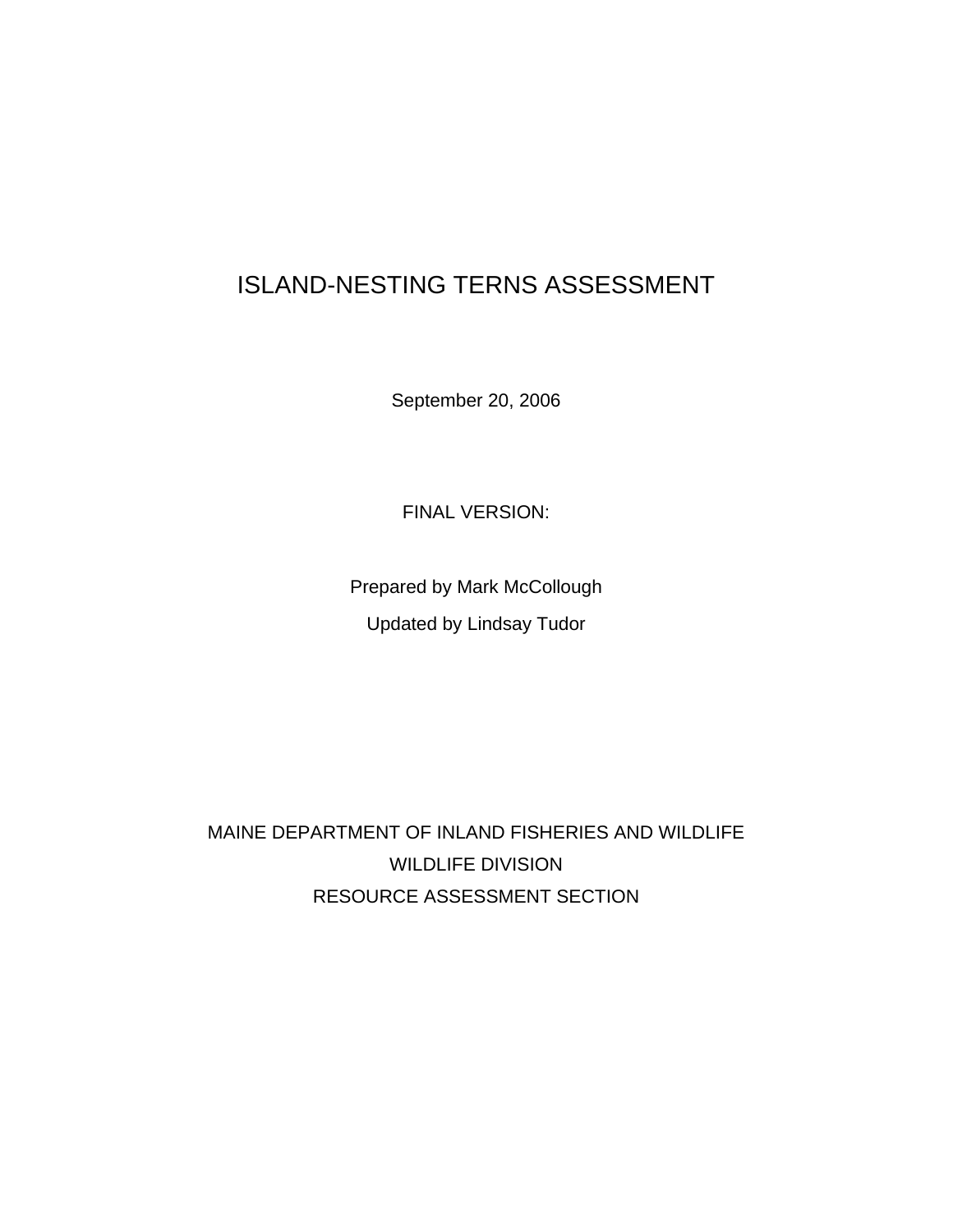# TABLE OF CONTENTS

Page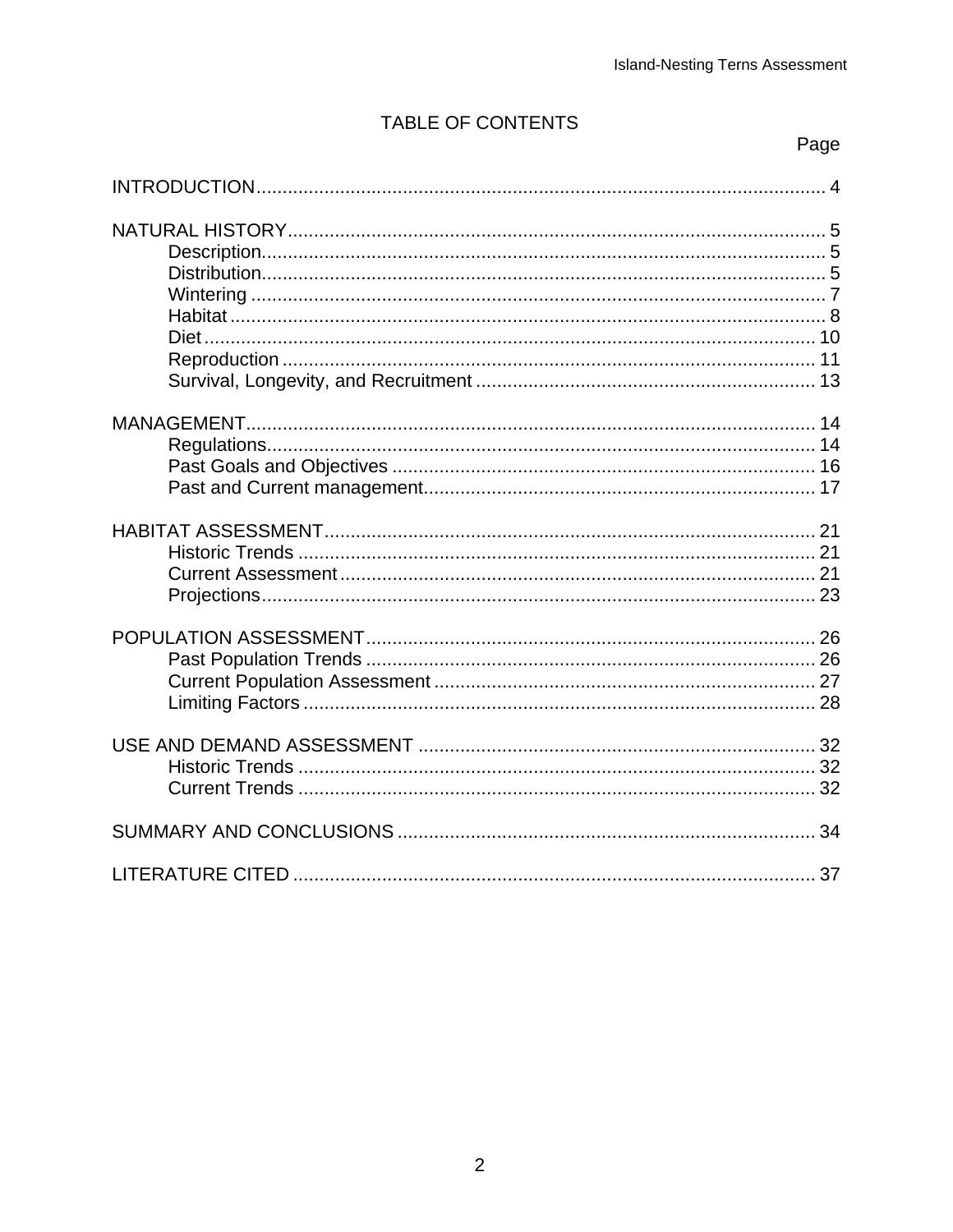## LIST OF FIGURES

# LIST OF TABLES

| Table 1. Summary of survey data for nesting pairs of Common Terns (COTE),<br>Arctic Terns (ARTE), and Roseate Terns (RSTE) by Coastal Region in | 22 |
|-------------------------------------------------------------------------------------------------------------------------------------------------|----|
| Table 2. Estimates of numbers of pairs and colonies of island nesting terns in                                                                  |    |

# LIST OF APPENDICES

|  |  |  |  | Appendix I Summary of inland Common Tern nesting colonies40 |
|--|--|--|--|-------------------------------------------------------------|
|--|--|--|--|-------------------------------------------------------------|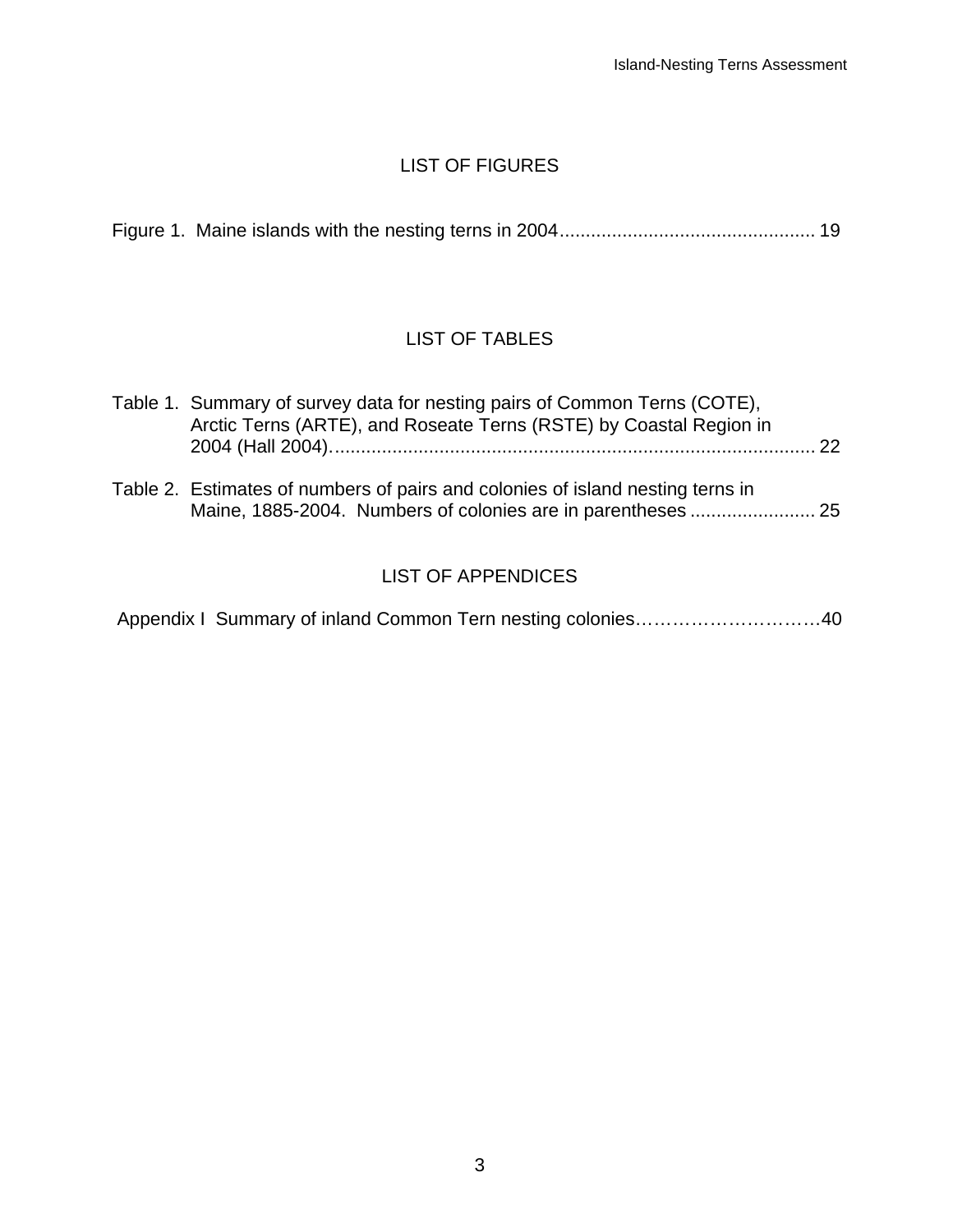#### **INTRODUCTION**

 Of the 5 species of terns that nest in Maine, 3 species nest primarily on coastal islands: the Common Tern (*Sterna hirundo*), the Arctic Tern (*S. paradisaea*), and the Roseate Tern (*S. dougallii*). A fourth species, the Least Tern (*S. antillarum*) nests on sandy beaches along Maine's southern coast, is state listed as Endangered, and has a separate Assesssment and management goals and objectives. The fifth species, the Black Tern (*Chlidonias niger*), is also state listed as Endangered with 82 pairs nesting on 10 inland freshwater sites in Maine, this species warrants its own Assessment, goals and objectives. Small numbers of Common Terns nest on rocky islands located in a few freshwater lakes in northern and eastern Maine, however, this assessment deals only with the three species of coastal island nesting terns, because of their common distribution, habitat use, and management needs.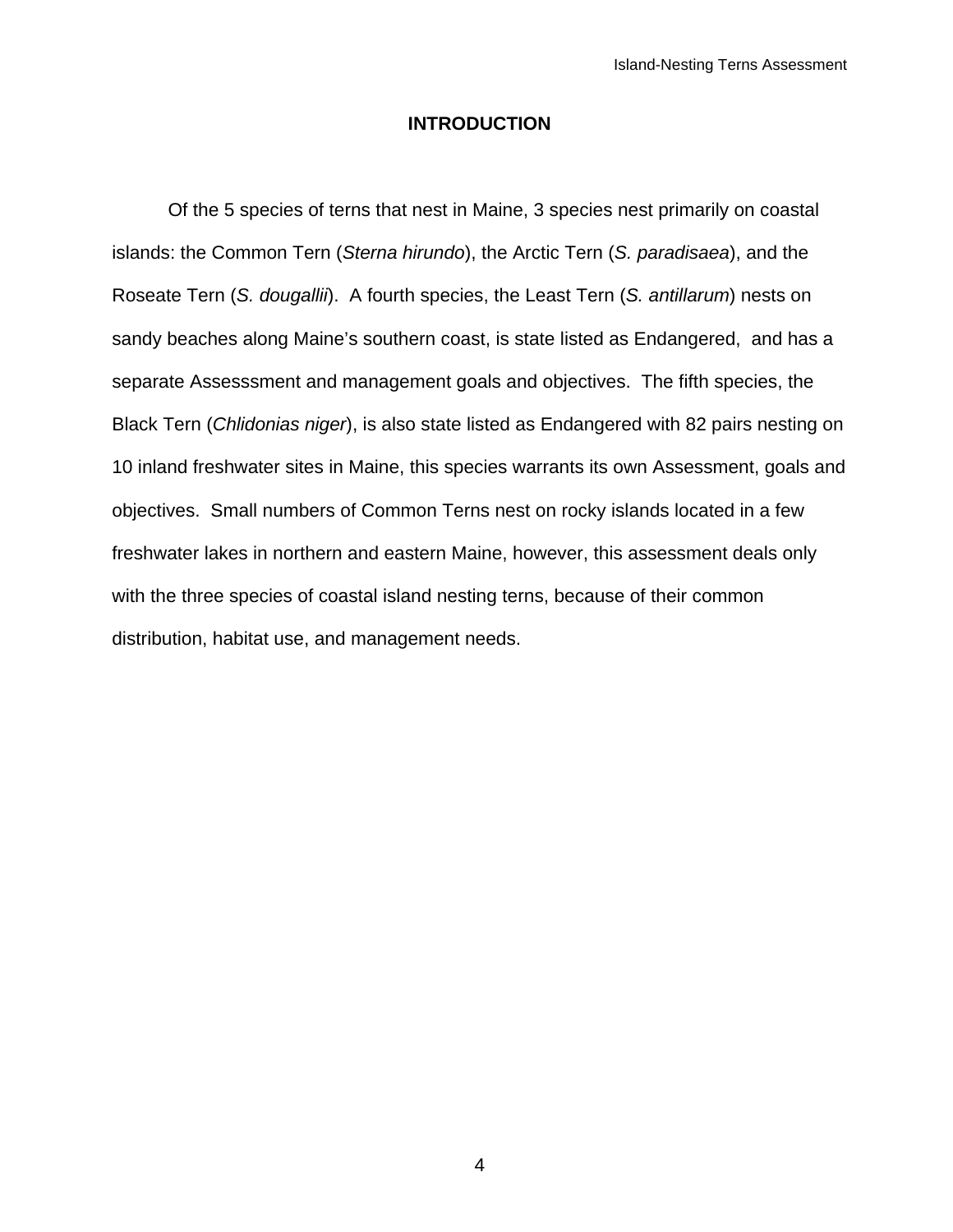#### **NATURAL HISTORY**

#### **Description**

Common Terns, Arctic Terns, and Roseate Terns are all graceful seabirds; smaller and more slender than gulls, with long pointed wings, forked tails, webbed feet, black caps (during the breeding season) and long slender bills. All three species are similar in appearance, and thus difficult to distinguish in the field. All measure about 38- 40 cm (15-16 in) in length, with a wingspan of 79 cm (31 in). Common Terns are white with pale gray wings and back, black cap, and red-orange bill with black tip. Arctic Terns are the grayest of the three species, with a bill that is red to the tip and short legs. Roseate Terns are the palest of the three species, and have a black bill and longer tail points (Harrison 1983).

#### **Distribution**

 In North America, Common Terns breed in coastal areas and on large inland lakes from the Northwest Territories east to Labrador and south along the Atlantic coast to South Carolina and the gulf coast of Louisiana. Small numbers also nest in the Caribbean. Elsewhere, Common Terns breed along the coasts of Europe and North Africa. Common Terns that nest in North America migrate south along both Atlantic and Pacific coasts, and winter from Florida and southern California south to Peru and Argentina (Nisbet 2002).

 Arctic Terns have a circumpolar breeding distribution, and nest in arctic and subarctic regions around the world. Arctic Terns nesting in North America migrate south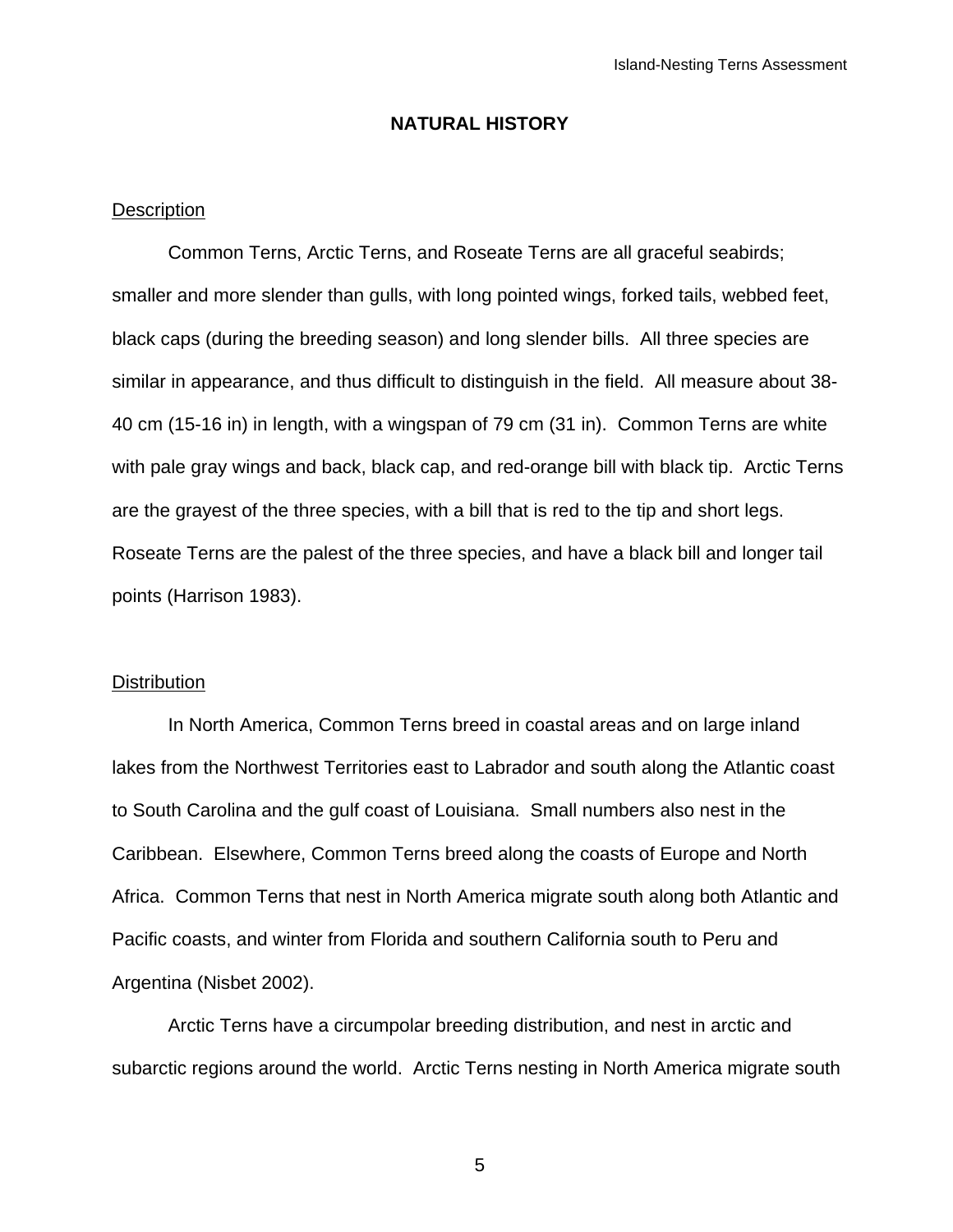along the west coasts of Europe and Africa in fall, and winter in the extreme Southern Hemisphere south to Antarctica.

 Roseate Terns nest widely around the world; in North America, the northeastern population breeds at relatively few, strictly coastal locations, from Nova Scotia south to Massachusetts and New York, with a few isolated records from New Jersey. The Caribbean population breeds from the Florida Keys south to islands off Central and South America. Roseates also nest in coastal regions of Europe, Africa, and the Indian and Pacific Oceans. Roseate Terns that nest in North America winter along the northeast coast of South America (Gochfeld et al. 1998).

 Maine's population of Common Terns is located between larger Common Tern populations to the north and south. South of Maine, over 38,000 pairs nest from Massachusetts to New York (Kress and Hall 2002). To the north, over 26,000 pairs of Common Terns nest in the Canadian Maritime provinces and over 15,000 pairs in the Gulf of Saint Lawrence (Kress and Hall 2002). Maine's population of Common Terns is of special interest because it occurs predominantly in colonies on rocky islands, whereas colonies to the north and south tend to occur on sandy beaches. As previously mentioned, small numbers of Common Terns nest on rocky islands located in a few large, freshwater lakes, in northern and mid-coast Maine, but their distribution and status are poorly monitored (Appendix 1).

Maine's Arctic Tern population is at the southern edge of the western Atlantic population. To the north, an estimated 11,000 pairs nest in the Canadian Maritimes, Newfoundland, and Labrador (Kress and Hall 2002). In Maine, Arctic Terns tend to nest in larger tern colonies than occur in Canada (S. Kress, pers. comm.).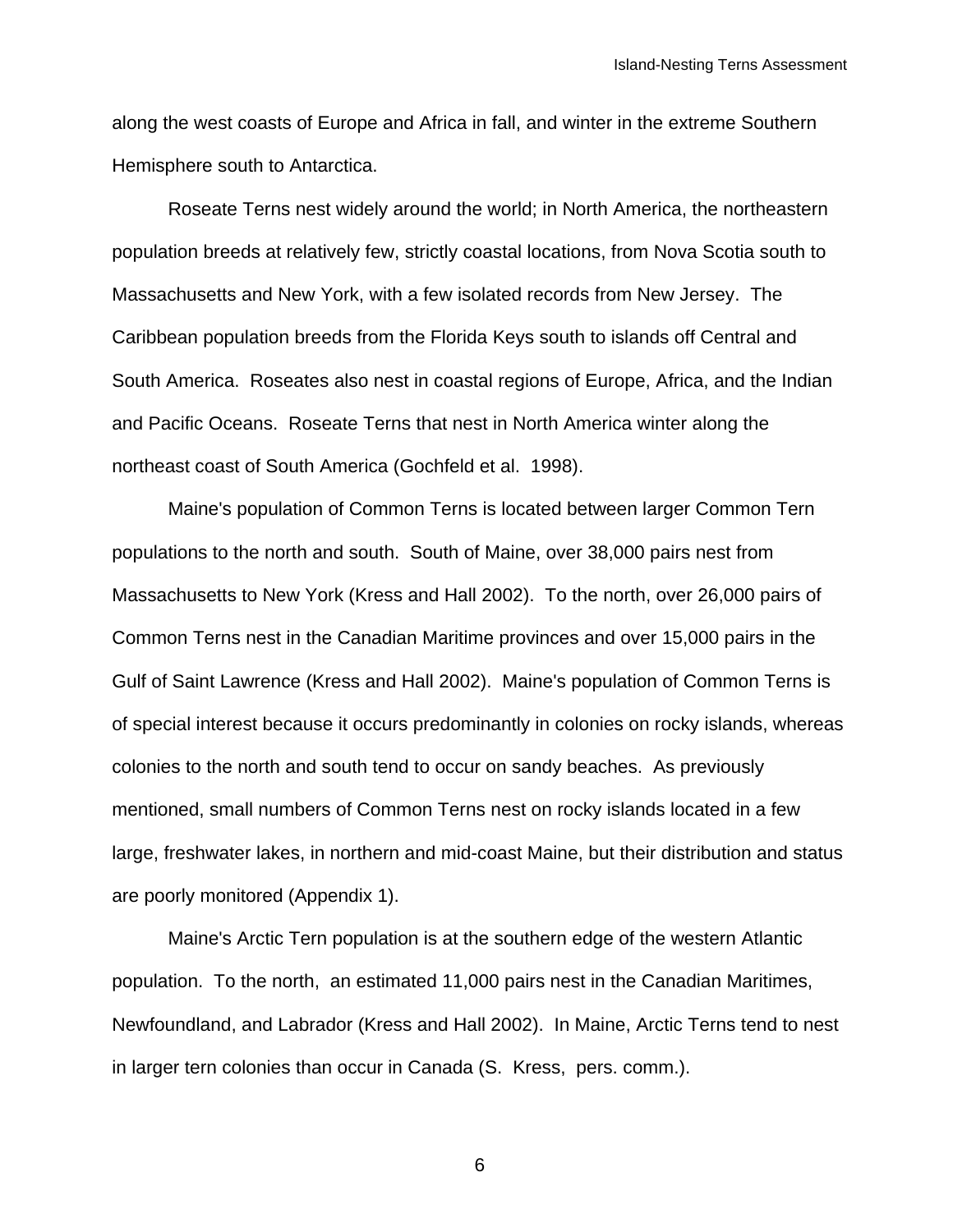Roseate Terns in Maine occur at the northern edge of their breeding range. Less than 100 pairs nest in Canada, primarily Nova Scotia (PMNWR 2003), while south of Maine over 3,200 pairs nest from Massachusetts to Long Island (PMNWR 2003).

 Machias Seal Island, located 10 miles off the coast of eastern Maine, on the U.S. – Canada border in the Bay of Fundy, supports one of the largest colonies of terns in the Gulf of Maine: 2,158 pairs of Arctic Terns and 1,064 pairs of Common Terns (Hall 2004). Machias Seal Island is claimed by Canada, but Canada's claim is disputed by the U.S. Although terns nesting on Machias Seal Island undoubtedly constitute part of the Gulf of Maine tern populations, this colony is not dealt with specifically in this assessment because by verbal agreement with the United States Fish and Wildlife Service (USFWS) tern management on Machias Seal Island is a responsibility of the Canadian Wildlife Service (CWS).

#### **Wintering**

By mid to late August, both adults and young begin the migration south. The major wintering areas of Roseate and Common Terns in the Western Hemisphere is poorly known. Roseate Terns are thought to winter along the north coast of South America from Colombia to Brazil, but are seldom observed. Prior to 1995, there are no data in the literature that show where Roseate Terns spend the period January – March. In March 1995, researchers surveying coastal and offshore areas in Argentina, Brazil, and Uruguay, observed Roseates at a site off the Brazilian coast near Bahia. Reseachers also recovered a Roseate band in January 1995, from the same area. This is the southernmost record for this species (Hays et al. 1997). In some areas of the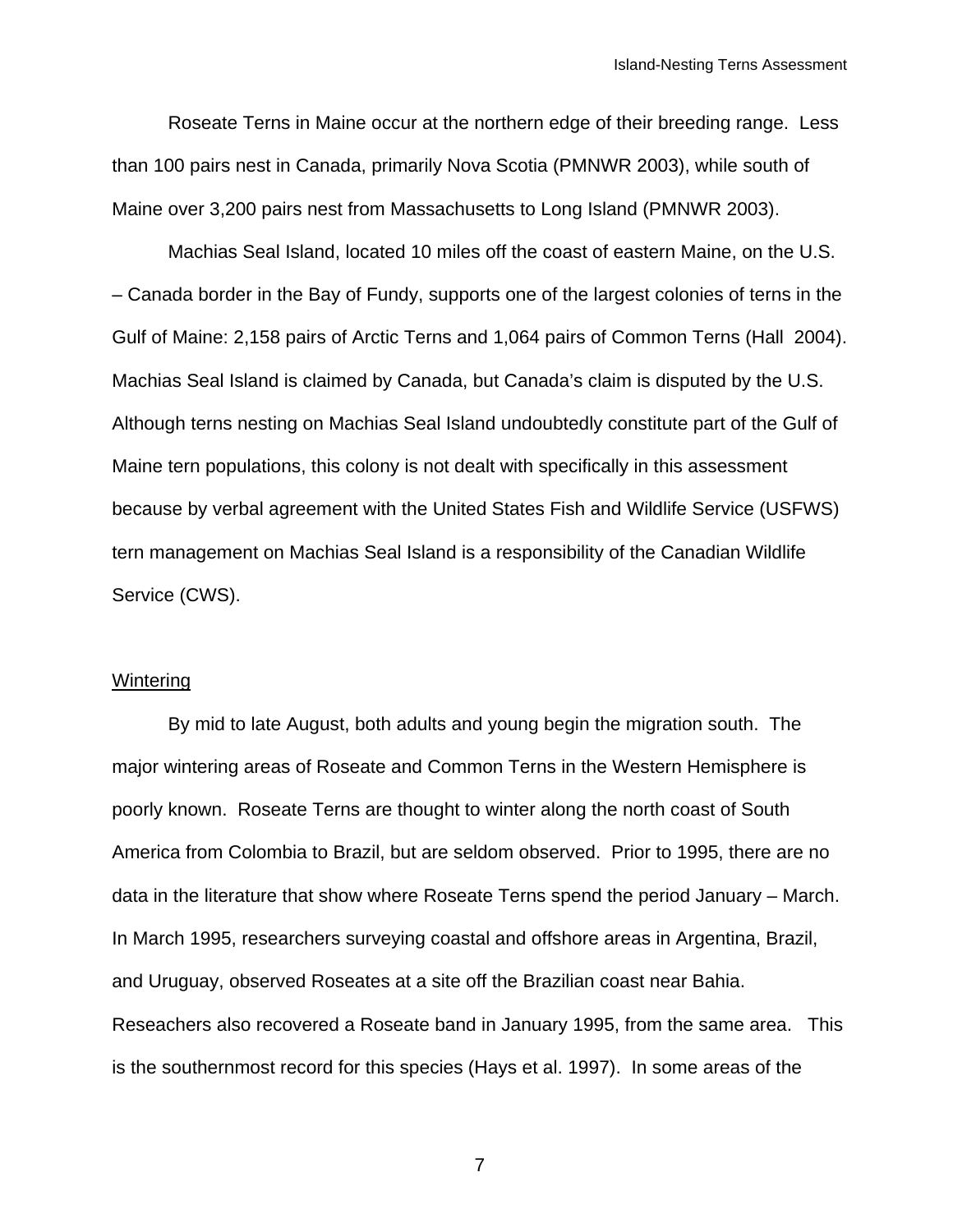wintering grounds, particularly Guyana, Roseates are trapped by local residents for food (Trull 1988). Occasional band recoveries from fishing boats suggest wintering Roseates may spend part of the winter offshore, returning to beaches after dark to roost (Gochfeld et al. 1998).

Common Terns winter from the southern coast of the United States (Root 1999) south to Argentina (Nisbet 2002). Large winter concentrations occur in Suriname, Trinidad, Brazil, and Argentina. Hays et al. (1997) found 20,000 – 30,000 Common Terns wintering at Punta Rasa, Argentina in February suggesting this location may be the most significant wintering area in South America for Common Terns from North America.

Arctic Terns from the northwest Atlantic migrate east to Europe or the west coast of Africa and continue south to winter in the extreme southern regions of the Southern Hemisphere (Cramp 1985). As with Roseate Terns, most first-year and many secondyear Common Terns and Arctic Terns remain all year on the wintering grounds (Gochfeld et al. 1998, Nisbet 2002).

#### **Habitat**

 Roseate Terns are exclusively marine, nesting on rocky or sandy islands, barrier beaches, or salt marsh islands. In the northeast, Roseates generally nest under dense vegetation, rocks or driftwood. They will also use artificial cover provided on managed islands such as half-buried tires or nest boxes (Gochfeld et al. 1998). Roseate colonies are usually barrier beaches that have good cover, are predator-free and are close to an abundant supply of available prey. All recent records of Roseates nesting in the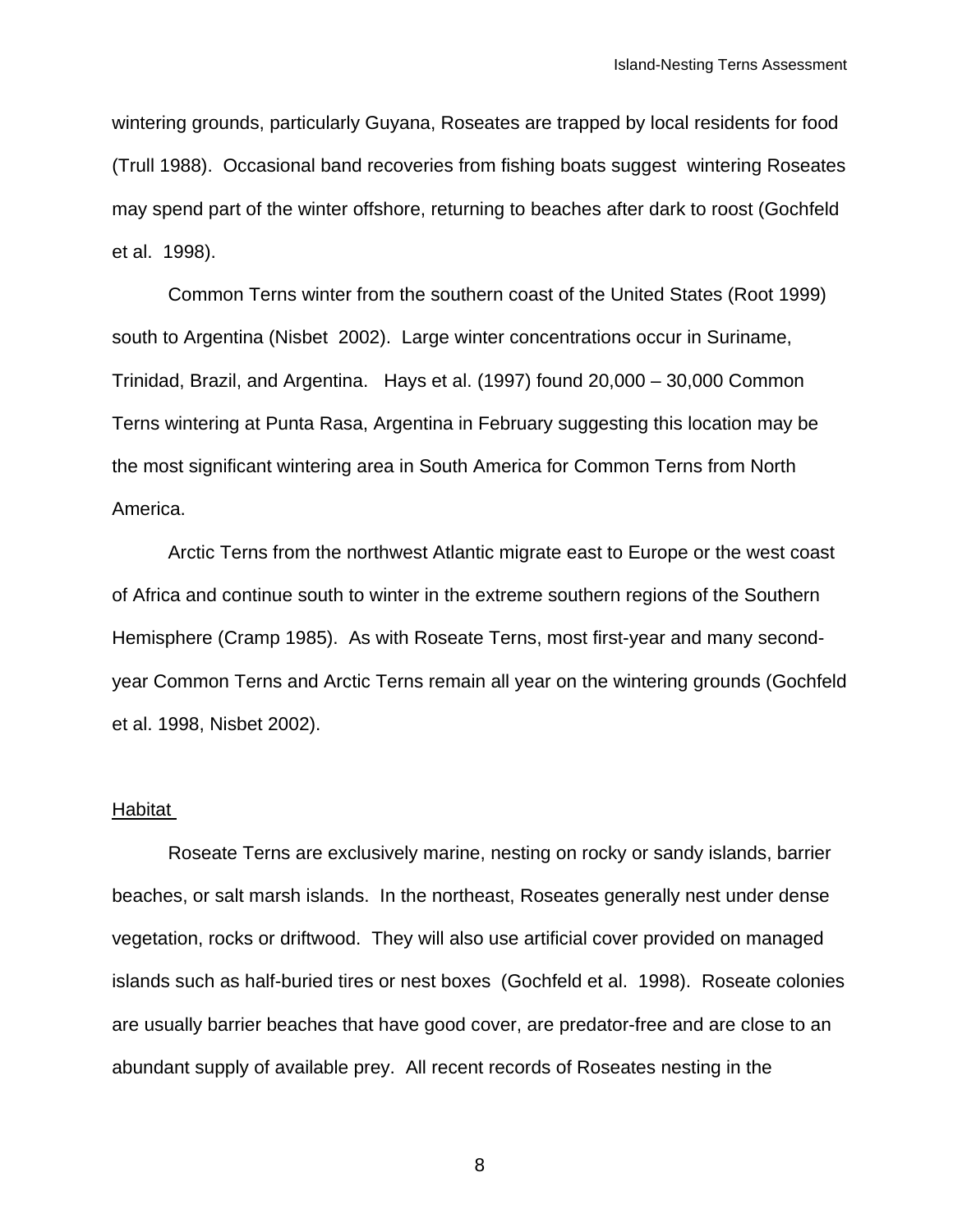northeast are within Common Tern colonies (USFWS 1998). Roseates are reported to use isolated coastal areas during winter, especially dynamic sites such as river mouth bars, penninsulas, etc., for roosting and preening (Hays et al. 1997).

 Similar to Roseates, Common Tern nest sites include rocky islands, barrier islands, and salt marshes that are close to an abundant supply of available prey with a minimium risk from predators (Burger and Gochfeld 1991). Common Terns, however, also nest in freshwater environments and readily use dredge spoil and other artificial islands. Common Terns usually nest in colonies, often with other species. They nest in predominantly open habitats with an average vegetative cover of 10 to 25%, prefering to nest at the interface of vegetation and open sand or rock (Burger and Gochfield 1991). Little winter habitat information is available. They prefer to roost in isolated coastal areas and have been reported to roost on oil platforms, boats, and other man made structures. Individuals presumably forage offshore returning to roosts after dark (Hays et al. 1997).

 Arctic Terns nest in a variety of marine and freshwater environments from temperate regions to the high arctic. Nesting sites include rocky islands, sand, or gravel beaches, dunes, tundra, river bars, and marshes. Lower lattitude birds tend to nest in dense colonies, but boreal breeders often nest either in small groups or alone. Arctic Terns show the least variation in nest sites, preferring to nest in more open habitat (i.e. rocky ledges and open beach), presumably because their shorter legs preclude movement through tall, dense vegetation. Little winter habitat information is available (Cramp 1985).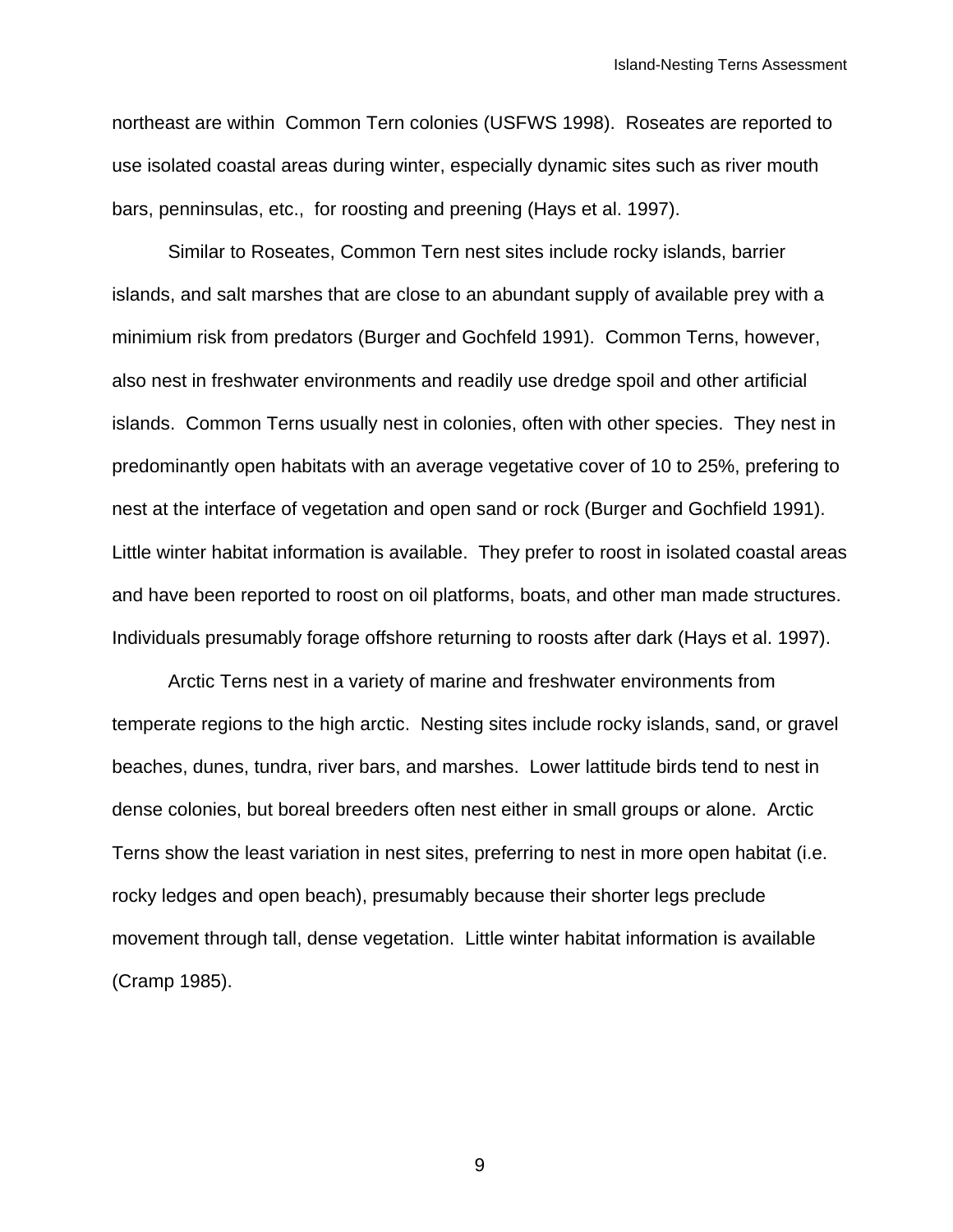Diet

 All three species of terns feed primarily on small marine fish (up to 150 mm long), diving from heights of 1-6 meters and reaching depths ranging from 0.3 – 0.5 meters. Terns are able to remain underwater for  $0.8 - 1.6$  seconds (Nisbet 2002). Foraging success depends on size, abundance, and depth of prey, as well as foraging flock size, tidal height, and sea conditions. Average length of fish prey delivered to chicks ranges from 2.5 – 9.0 cm. There is considerable variation in diet between years and colonies. Foraging range is variable and may depend on prey availability; generally Common Terns forage 100 meters to 35 km from the breeding colony. Common Terns are described as dietary generalist switching between prey types and foraging strategies. In Maine, Common Terns feed mainly on White Hake (*Urophycis tenuis*), Atlantic Herring (*Clupea harengus*), Sand Lance(*Ammodytes americanus*), Butterfish (*Poronotus triacanthus*), American Pollock (*Pollachius virens*), amphipods (*Gammarus* spp.), and insects (Hall 1999).

 Arctic Terns, like Common Terns, are able to switch between different food types and foraging strategies. They feed on fish, crustaceans, and insects using similar foraging strategies as Common Terns. In Maine, Arctic Terns feed on white hake, fourbearded rockling (*Enchelyopus cimbrius*), Atlantic herring, three-spined stickleback (*Gasterosteus aculeatus*), sand lance, butterfish, amphipods, skeleton shrimp (*Meganyctiphanes norvegica*), and insects (Hall 1999).

 Roseate Terns feed primarily on marine fish and rarely use invertebrates (Gochfeld et al. 1998). In Maine, Roseates feed on Sand Lance, White Hake, Four-Bearded Rockling, Atlantic Herring, Butterfish, and American Pollock. Roseates in the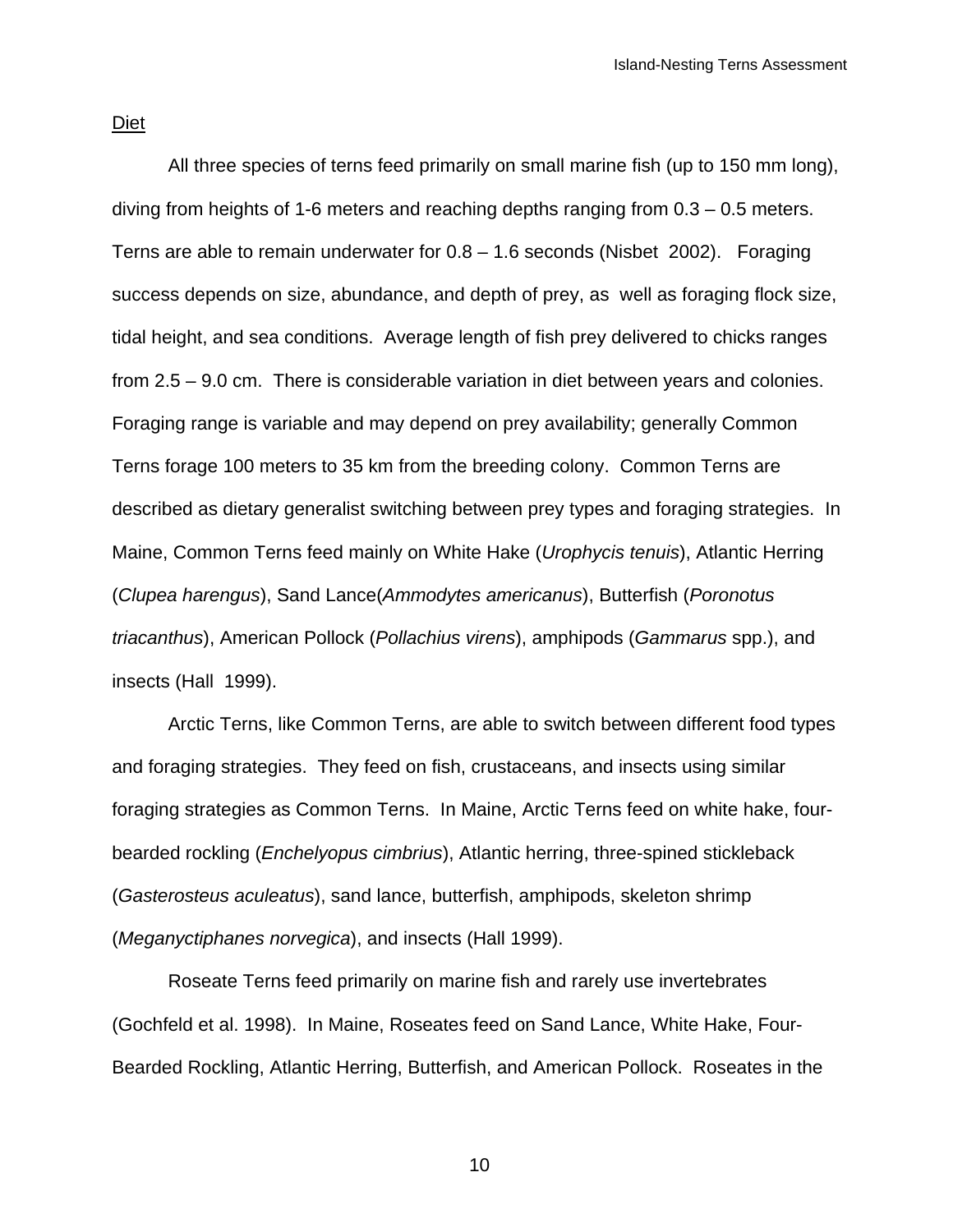northeast tend to feed over shallower water, in smaller groups, and less frequently over predatory fish than Common Terns. They are capable of diving from heights of up to 12 m. and are able to remain underwater for  $1.5 - 2.5$  seconds, capturing one or more fish per successful plunge (Gochfeld et al. 1998).

 In some years, at some colonies, all three tern species may be food limited thus affecting production and fledgling success.

#### Reproduction

 In Maine, Common Terns, Arctic Terns, and Roseate Terns nest primarily on coastal islands. All three species nest colonially, and often in association with each other. Common Terns prefer to nest near to the mainland, while Arctic Terns nest most frequently on outer islands. Currently in Maine, Roseate Terns only nest within colonies of the other two species and only on sites that are intensely managed and gull numbers are actively reduced.

 All three species show considerable site fidelity to breeding islands, and may return to the same site to nest year after year. They will abandon a colony site, however, if habitat characteristics change unfavorably or if the colony is subjected to severe, repeated predation or disturbance. Even when a productive colony is below carrying capacity, a number of birds produced by that colony will prospect for new colony sites, although the majority will likely be recruited to their natal colony.

Common, Arctic, and Roseate Terns arrive at their breeding islands in Maine during the second or third week in May. After elaborate courtship rituals, birds pair and select nest sites. Eggs are laid in a simple scrape or nest bowl, often lined with pebbles,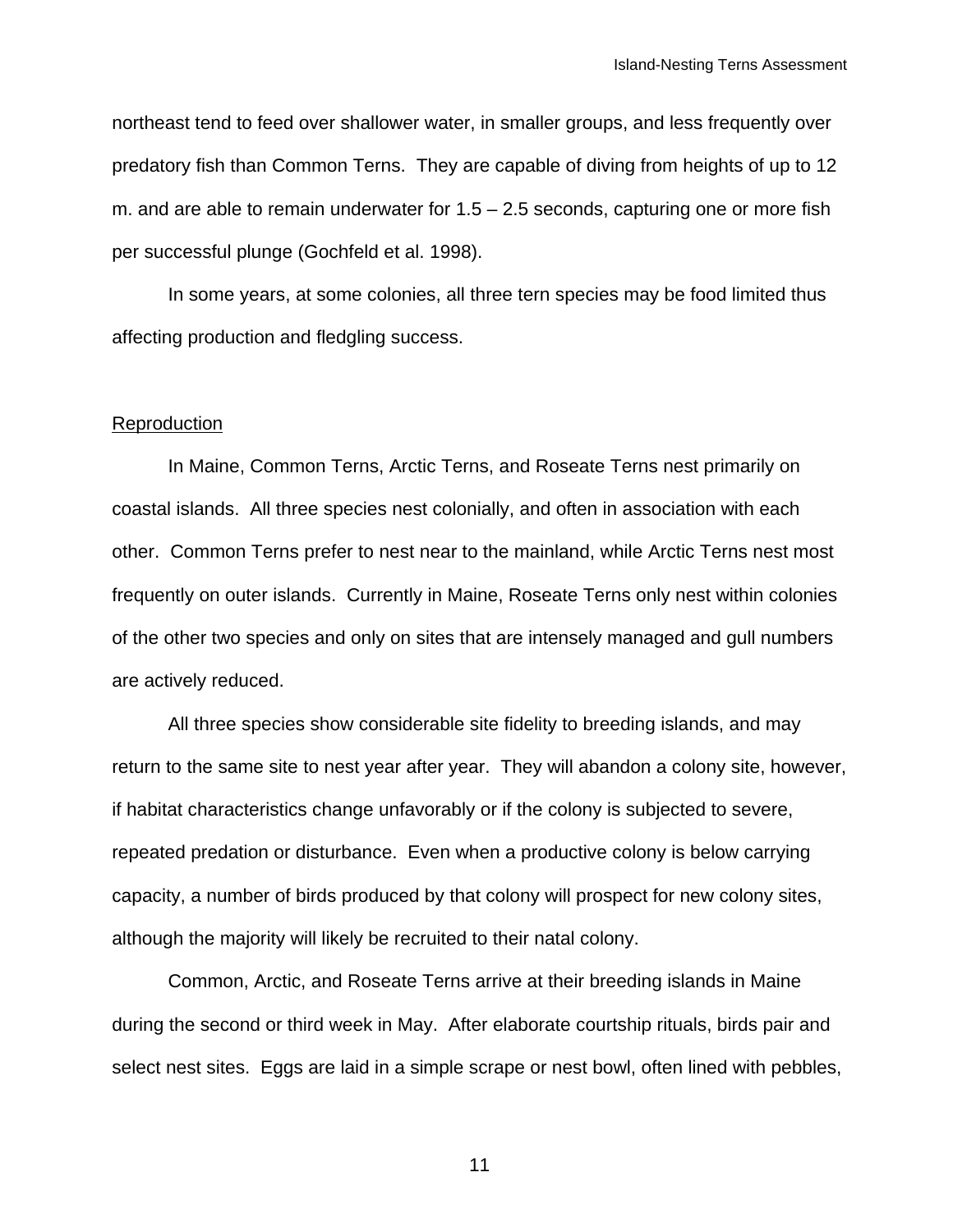shells, or vegetation. Arctic and Roseate Terns usually lay 1-2 eggs, and Common Terns 2-3 eggs. Egg-laying is often synchronous for each species within the colony, unless predation or disturbance leads to renesting (Gochfeld et al 1998, Nisbet 2002). The incubation period is about 23 days, and both adults alternate incubation bouts. After hatching, tern chicks are fluffy balls of grayish-brown down. They leave the nest within days, but continue to be fed and brooded by the adults. Young fledge after 22-30 days, but may remain in the general vicinity of the nesting island for several more weeks and continue to be fed by the adults until able to fish efficiently for themselves (Nisbet and Drury 1972).

Productivity of nesting terns, measured as mean number of chicks fledged per pair, is highly variable among colonies and years. The ability of adult terns to provision young largely determines how many young will fledge. Adult terns may fly up to 20 miles round-trip to capture fish to feed young (Gochfeld et al. 1998). Generally, larger, managed colonies tend to be more successful than small, unmanaged colonies, although productivity can vary among years at large managed colonies. For example, relatively high productivity was reported from Petit Manan in 2002 (1.57 chicks fledged per pair for Common Terns, and 1.41 chicks fledged per pair for Arctic Terns) and in 2003 (1.84 for Common Terns and 1.21 for Arctic Terns). In contrast, Stratton Island productivity suffered a severe decline from a high fledgling rate of 1.2 chicks per pair for Common Terns and 1.4 chicks per pair for Roseate Terns in 2001, to 0.1 chicks per pair of Common Terns and 0.6 chicks per pair of Roseate Terns in 2002. A combination of nocturnal predation and disease lead to this sharp decline and was repeated in 2003 and 2004 (Diamond et al. 2001, Allen 2002, PMNWR 2003, Hall 2004). However, estimates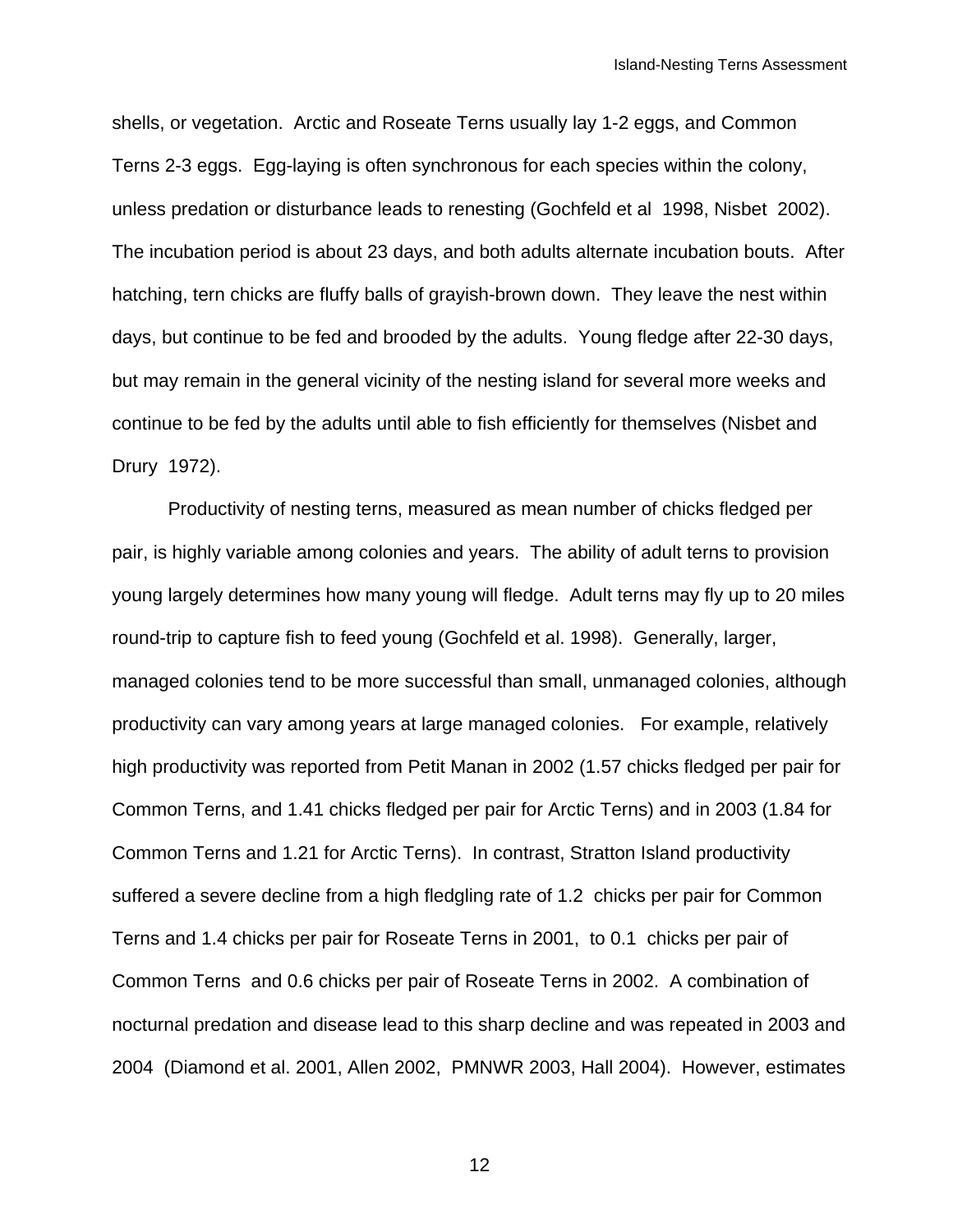of productivity by managers on seabird nesting islands, are not always directly comparable between years or colonies because of a lack of standardization (Kress and Hall 2002).

#### Survival, longevity, and recruitment

All three species are relatively long-lived. The oldest recorded Roseate Tern was 25.6 years and a 26 year old Common Tern was documented as successfully breeding on Bird Island, Ma.: median age of breeders on Bird Island was determined to be 9-10 years old (Gochfeld et al 1998, Nisbet 2002). Information on adult survival rates for all three tern species is limited. On Bird Island and Ram Island, MA, Nisbet and Cam (2002), estimated annual adult survival of Common Terns to be .88+/-0.04 or 0.91+/- 0.05 depending on selection of sample size (n=2,367 or n= 1,599 respectively) (Nisbet 2002). DiCostanzo (1980) estimated an annual adult survival rate of 0.92 for Common Terns at Great Gull Island in New York. Coulson and Horobin (1976) estimated annual adult survival rates of 0.87-0.88 for Arctic Terns in northern Europe. Recently Spendelow and Nichols (1989) estimated annual adult survival rates of only 0.74-0.75 for Roseate Terns nesting at Faulkner Island in Connecticut. They also noted that the methods used by DiCostonzo (1980) and Coulson and Horobin (1976) may have overestimated survival rates for Common Terns and Arctic Terns. Estimates of survival to first breeding are also limited and vary widely in scope and methodology among studies.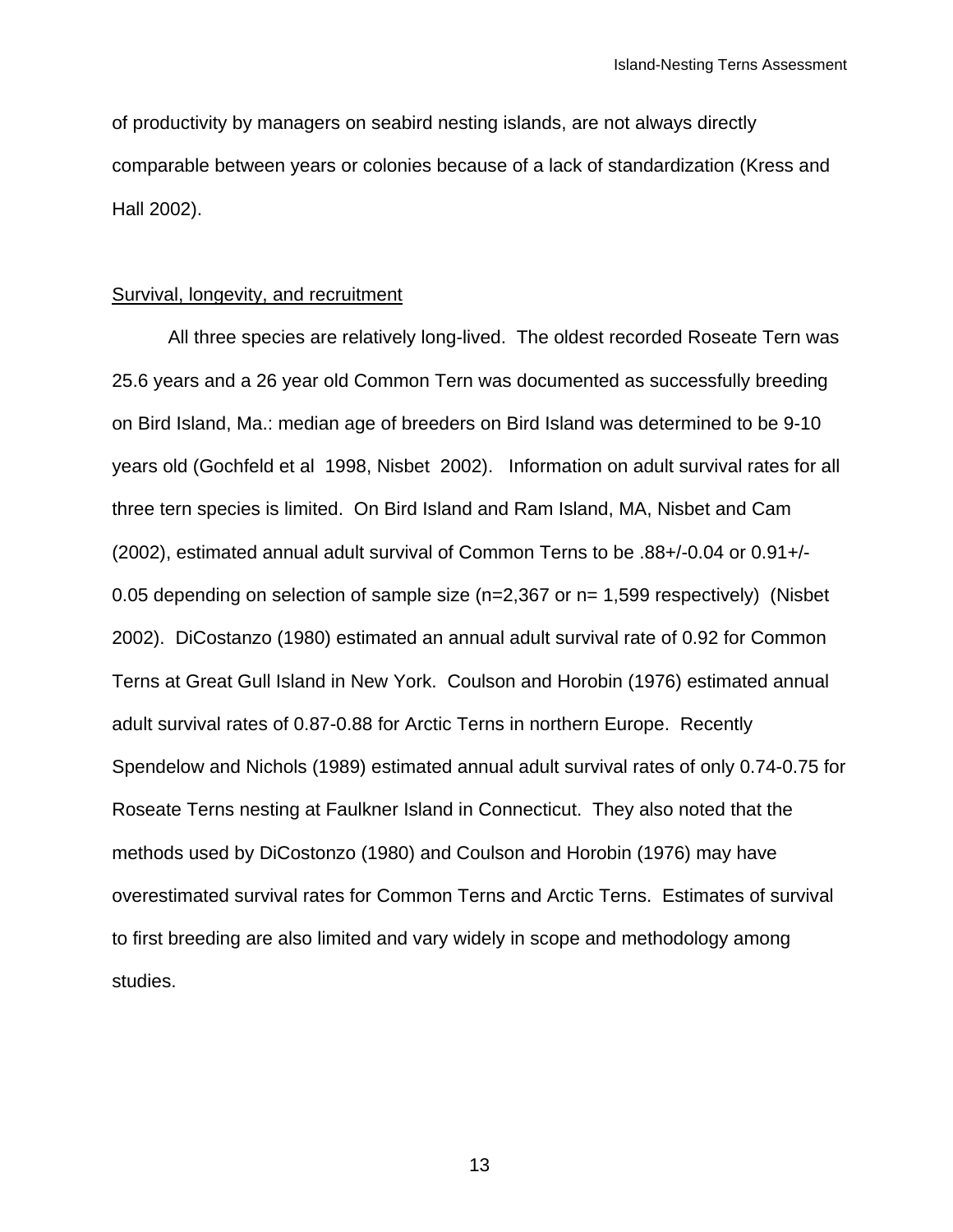### **MANAGEMENT**

#### Regulations

All three species of island-nesting terns are protected by both federal and state legislation. The U.S. Migratory Bird Treaty Act of 1918 protects all three species from take. The Roseate Tern is federally listed as "Endangered" by the USFWS and thus protected from take and harassment by the U.S. Endangered Species Act of 1973. The Endangered Species Act also prohibits activities of federal agencies, or activities funded or permitted by federal agencies, from adversely impacting Roseate Terns or their habitats. Authorization for capture, banding, or other activities directed at Roseate Terns, are controlled by the U.S. Endangered Species Act and must be granted by the Regional Director of the USFWS. Any banding, research, or management activities directed at federally endangered or threatened birds in Maine must also be authorized by MDIFW.

The Roseate Tern is also classified as state Endangered and the Arctic Tern is classified as state Threatened by MDIFW under provisions of the Maine Endangered Species Act (ESA) of 1975. This Act protects state-listed species from take and harassment. It also authorizes MDIFW to designate Essential Habitat that is critical to the conservation of Endangered and Threatened species, and to promulgate and enforce guidelines for the protection of Essential Habitat. State agencies and municipal governments may not permit, license, fund, or carry out projects that significantly alter habitats identified as essential, or that violate protection guidelines. Finally, the Act requires that a permit be obtained from MDIFW in order to use bait, decoys, or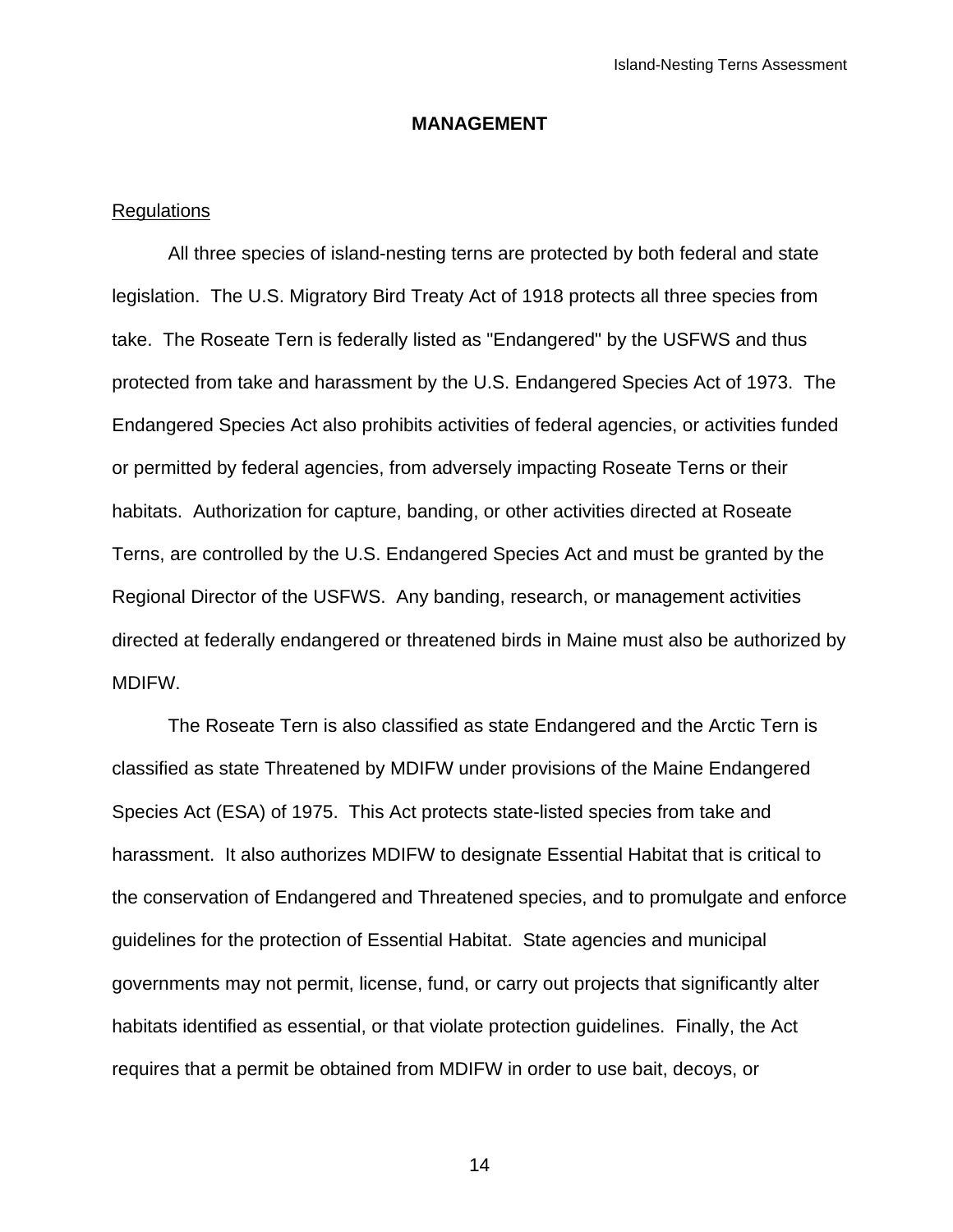recordings to attract, move, or otherwise manipulate populations of Roseate Terns or other state listed species. Presently, 22 Roseate Tern nesting areas are mapped and designated as Essential Habitat. These areas are located on coastal islands between Kennebunkport and Addison.

 Common Terns are classified as "Species of Special Concern", the third category after "Endangered" and "Threatened" on MDIFW's administrative list of rare and endangered wildlife. Species of Special Concern are at the next level of management priority below species classified as "Endangered" or "Threatened", but are not recognized by the Maine ESA and therefore do not receive the legal protection afforded to Endangered and Threatened species.

Habitats of Endangered and Threatened species, including nesting islands used by Roseate Terns and Arctic Terns receive regulatory oversight by the Maine Department of Environmental Protection (DEP) under provisions of the Natural Resources Protection Act of 1988 (NRPA). Maine's Natural Resources Protection Act also identified seabird nesting islands as "Significant Wildlife Habitat". MDIFW is responsible for defining and mapping Significant Wildlife Habitats and DEP must adopt them via rulemaking before NRPA takes effect. To date, MDIFW has identified and mapped, and DEP has adopted, 234 seabird nesting islands (including 18 islands with nesting terns), as Significant Wildlife Habitat.

Maine's Comprehensive Growth Management Act mandates MDIFW to provide information on rare species habitats, including tern nesting islands, to the Department of Economic and Community Development for use by towns for comprehensive planning purposes.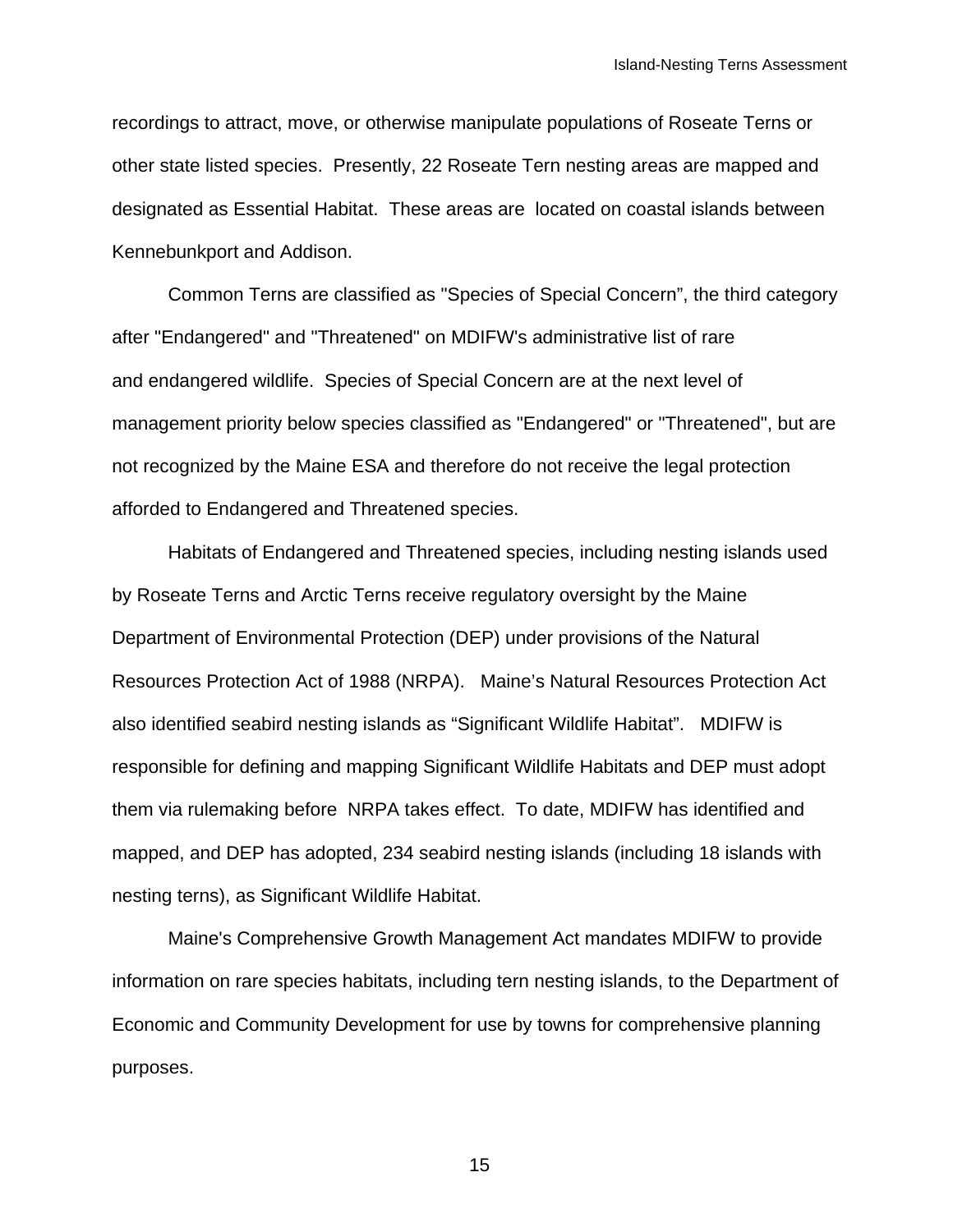MDIFW's Coast of Maine Wildlife Management Area comprises more than 200 islands, including several tern nesting islands. Human entry to these islands is prohibited between April 6 and August 31. A letter of permission from MDIFW is required to land during the nesting season on these islands; owned or managed by MDIFW.

A banding permit from MDIFW is required before terns or other birds can be banded or marked. A scientific collecting permit from MDIFW is required before terns or other birds can be captured or handled.

#### Past Goals and Objectives

The Island Nesting Tern Management goal is from the 1990 Species Assessment and was derived by a public working group. The goal defines a long-term outlook for the recovery of these species to historic levels. It is the basis for the Department's Management System completed in January, 1993.

Management objectives, set in 1990, were also formulated by the public working group. Management objectives are interim in nature and express population and distribution objectives to be achieved by 2000. All 3 management objectives have not yet been met, and long-term recovery objectives have not been established.

#### **PAST GOAL (1990)**

Increase the abundance and expand the distribution of all three island-nesting tern species (Common Terns, Arctic Terns, and Roseate Terns).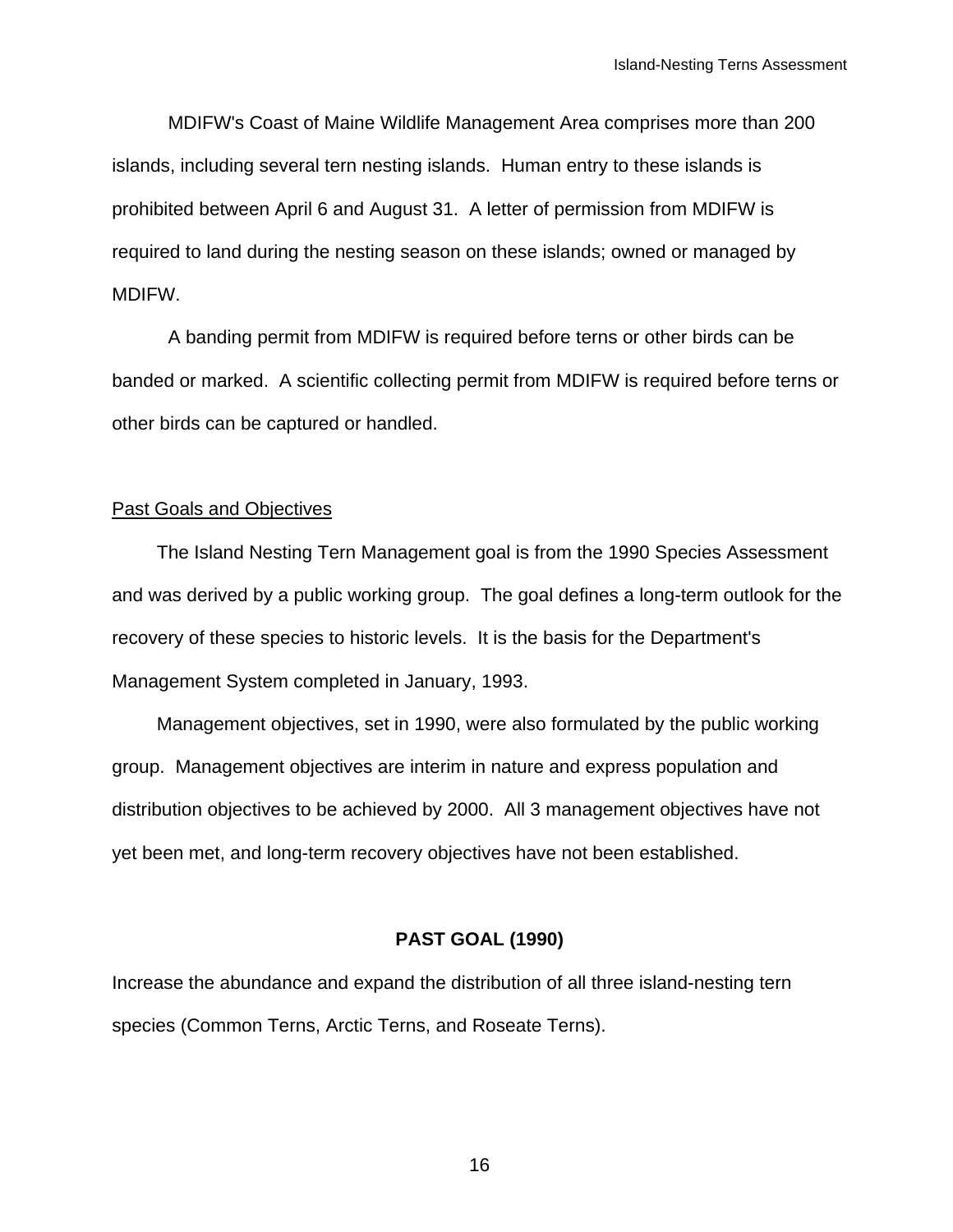### **PAST OBJECTIVES (1990)**

- **1.** Increase the number of productive Roseate Tern colonies (>1 fledged chick/pair) to at least 3 with 50 or more pairs of terns per colony by the year 2000.
- **2.** Increase the populations of all 3 tern species to1930's levels (estimated at 6,000 pairs of Common Terns, 6,000 pairs of Arctic Terns, and 276 pairs of Roseate Terns) by the year 2000.
- **3.** Maintain the current productive colonies (> 1 fledged chick/pair) with at least 200 pairs while increasing the number and distribution of productive colonies with at least 200 pairs to at least 1 in each of the 7 coastal regions by the year 2000.

### Past and Current Management

Monitoring and management of terns in Maine during the past 25 years has been carried out by several organizations and agencies collectively referred to as the Gulf of Maine Seabird Working Group(GOMSWG). Recent state-wide censuses of islandnesting terns in Maine were conducted in 1977 by Korschgen (1979) and in 1984, 1987, and 1988 by members of the Gulf of Maine Tern Working Group (Kress and Weinstein, 1987; Kress and Borzik 1988).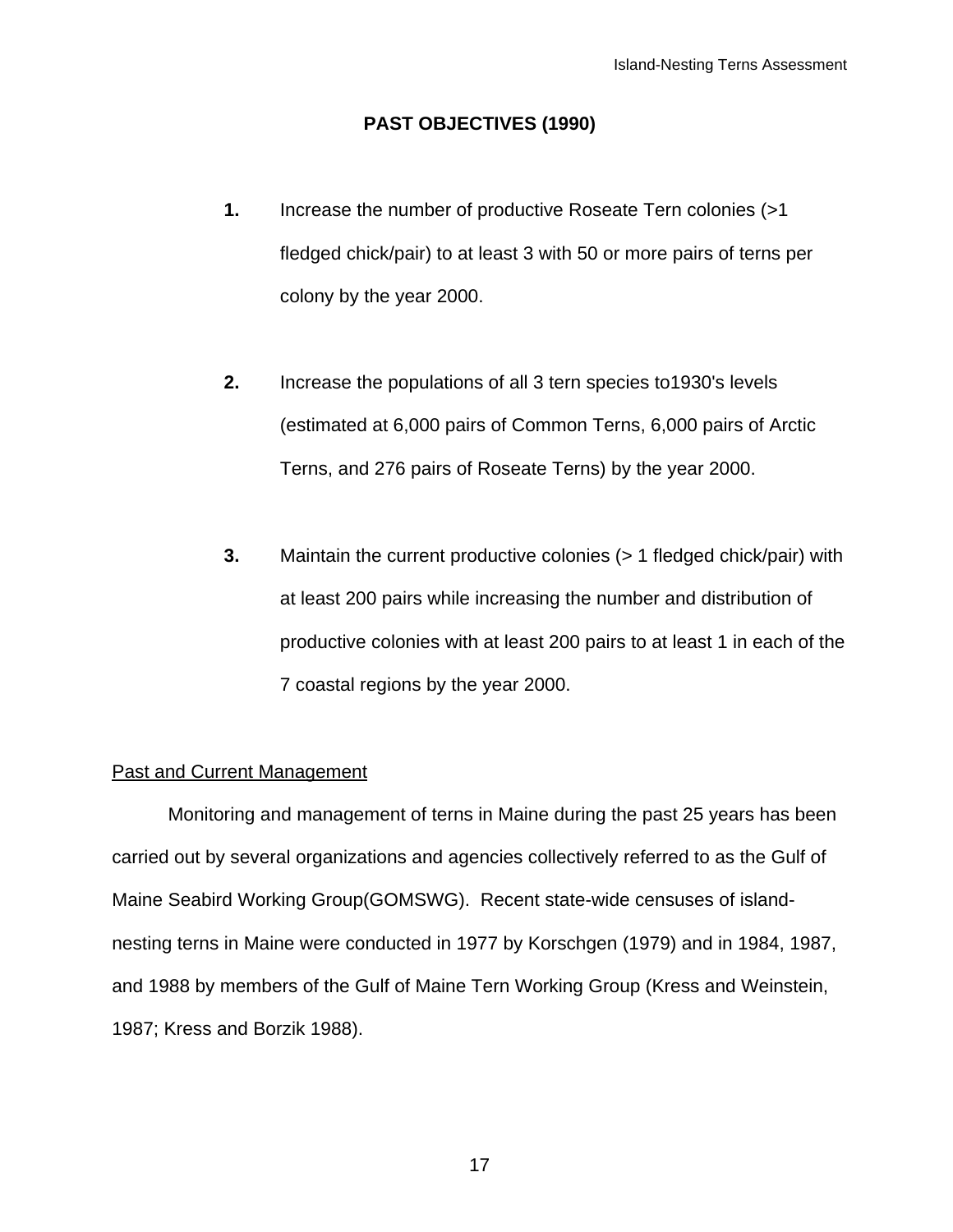In 1974, National Audubon Society(NAS) began a successful program of gull management and efforts to reestablish a tern nesting colony at Eastern Egg Rock (Figure 1) in Muscongus Bay (Kress 1983). These efforts by NAS have since been expanded to Matinicus Rock, Seal Island, Stratton Island, Outer Green Island, Jenny lsland, and Pond Island. The tern colonies that NAS manages at Eastern Egg Rock, Matinicus Rock, and Seal Island, are the largest and most productive colonies on the Maine coast.

The USFWS began an aggressive program to reduce gull populations at Petit Manan Island (Figure 1) in 1984 that has resulted in re-establishment of a major colony of Arctic and Common Terns. Maine Coastal Island National Wildlife Refuge (formerly Petit Manan National Wildlife Refuge) continues to actively manage for nesting terns on Petit Manan and Metinic islands. Maine Audubon Society has monitored several current and former nesting islands in southern Maine since 1981.

 MDIFW manages 301 state-owned coastal islands and ledges, including 70 former or current tern nesting islands, within its Coast of Maine Wildlife Management Area. MDIFW maintains a data base on seabird nesting islands that includes information on ownership and current and historical counts of nesting seabirds. The Department has participated in statewide counts of nesting terns since 1977. MDIFW plays a major role in protecting habitat for terns and other coastal wildlife by consulting with and making management recommendations to DEP and the Land Use Regulation Commission (LURC) through various environmental review and permitting processes.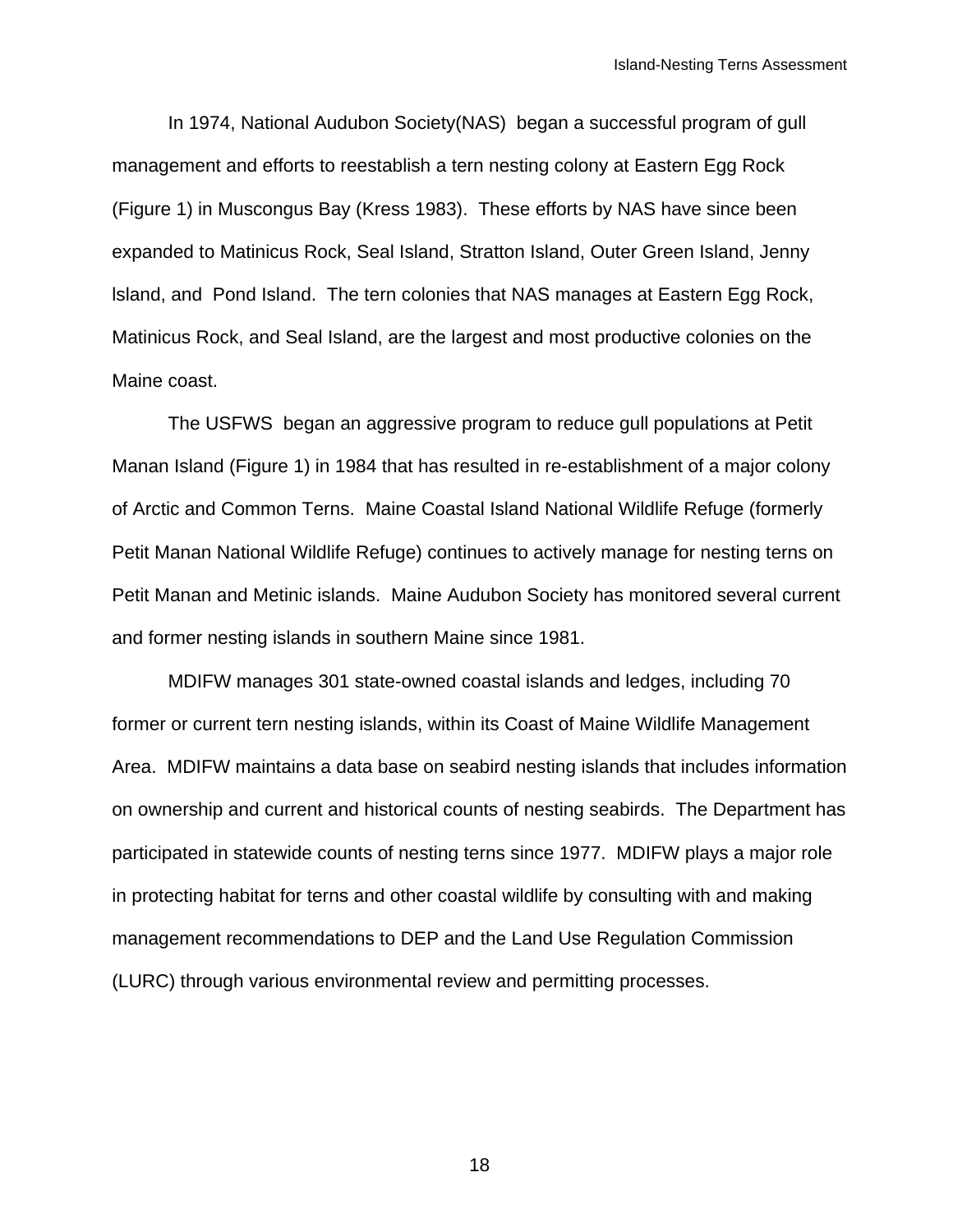

Figure 1. Maine islands with nesting terns in 2004.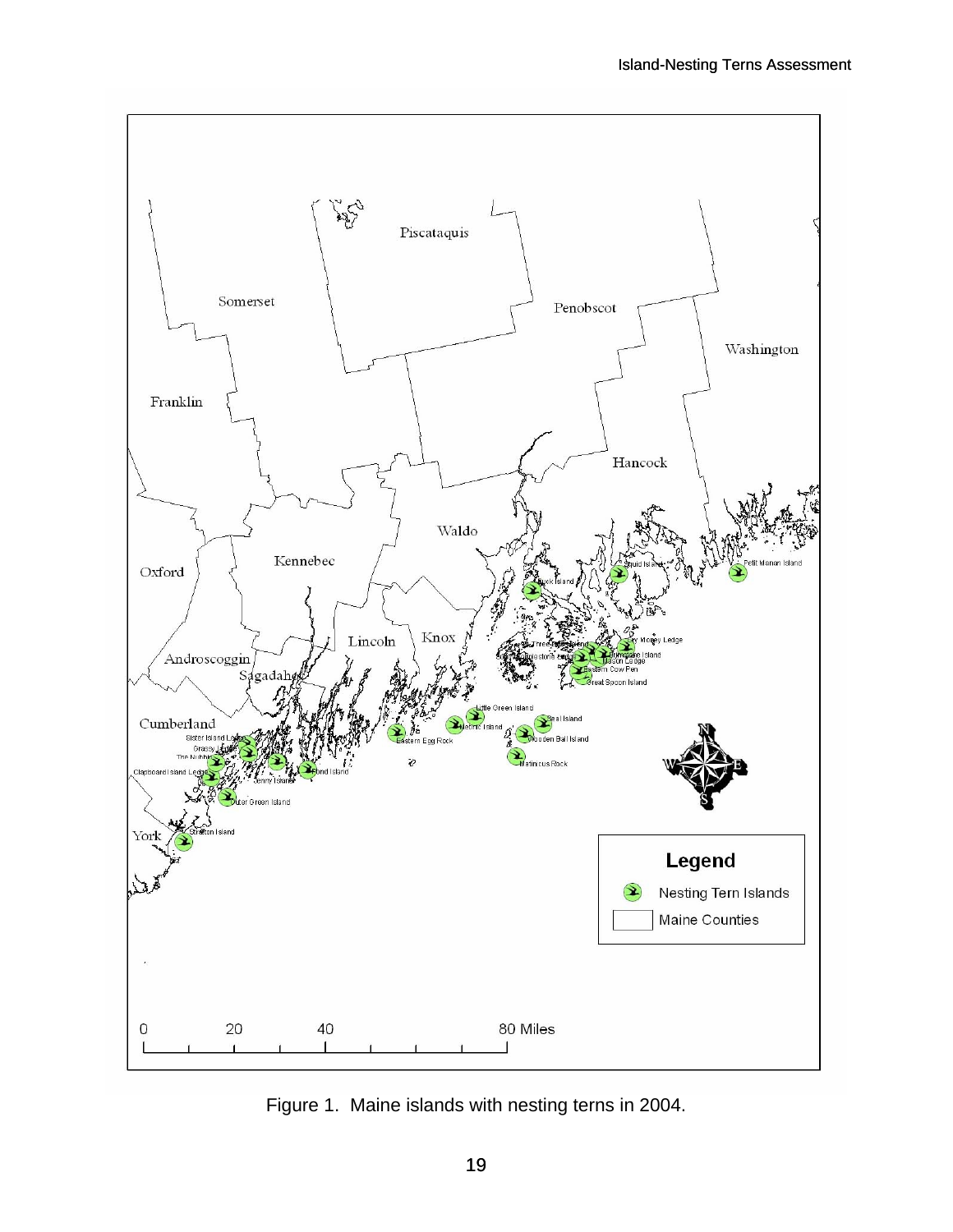Presence of nesting Herring and Great Black-backed gulls often makes an island or a portion of an island unsuitable for terns. These large gulls nest earlier and tend to utilize suitable nesting habitat thus excluding terns from preferred nesting sites. Great Black-backed and Herring gulls are also active predators of tern eggs and tern chicks.

Gull control programs carried out by the USFWS and NAS have demonstrated that an intensive program of poisoning, shooting, and nest destruction, continued over several successive years, can effectively discourage nesting and roosting gulls. This, in turn, can allow former tern colonies to become re-established and existing tern colonies to maintain or increase their size and productivity. The handful of relatively large, productive colonies that remain along the Maine coast are all maintained, in large part, through continuing gull and predator control. Other predators include: Black-crowned Night Herons, Great Horned Owls, and mink. Without this intensive management, these colonies would probably decline or disappear.

Since 1990, MDIFW and GOMSWG have worked together to develop strategies to achieve the established goal and objectives. Recovery of tern populations has required continued intensive management on nesting islands. Ten Maine nesting islands are currently managed for terns by removing and controlling gulls, using decoys and sound recordings of colonies to attract nesting terns, and having managers live on the islands during the nesting season to deter predators and control human distrubance. Substantial population gains have resulted from intensive management on those few coastal islands; however, all 3 tern species now have most of their "eggs in a few baskets".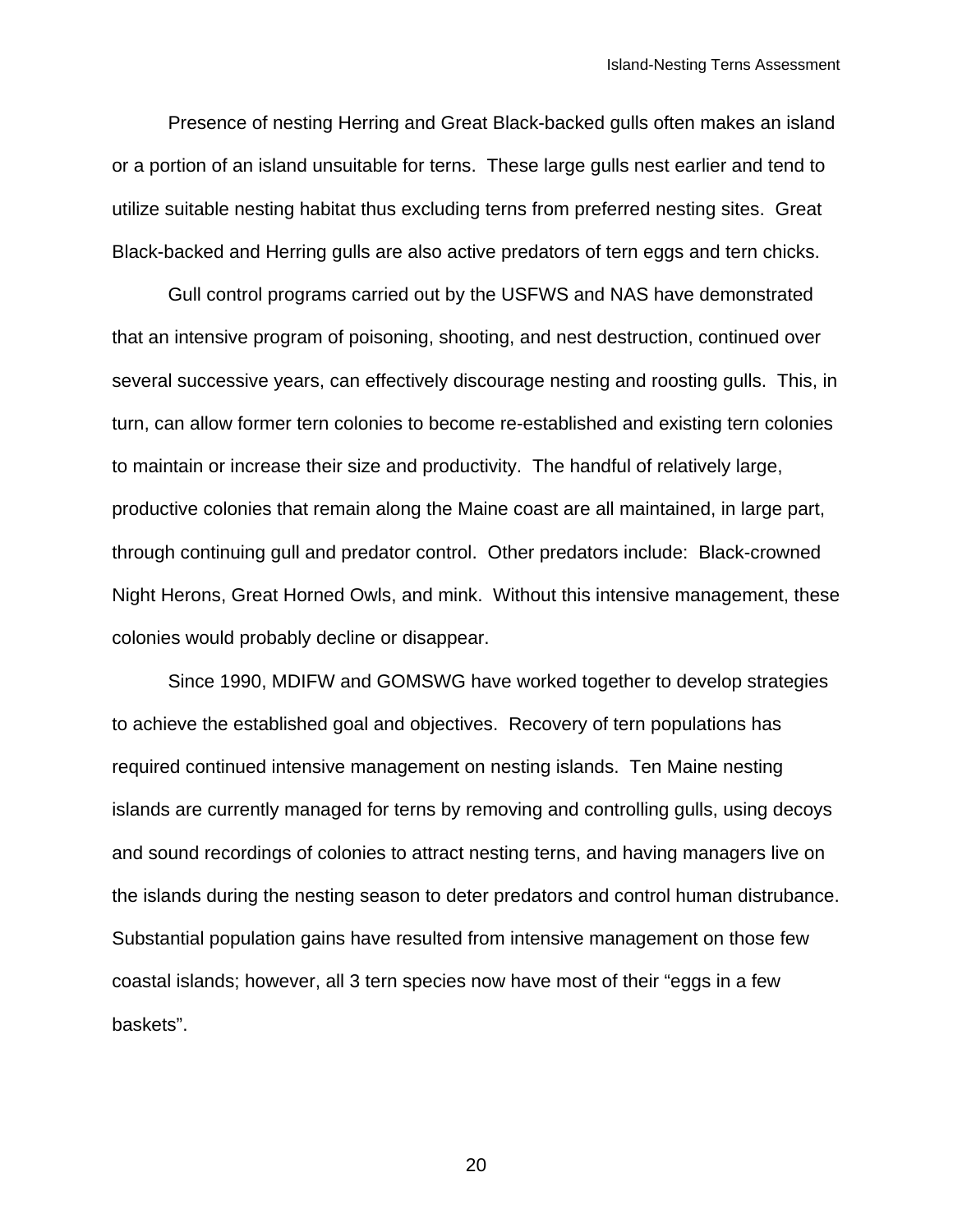#### **HABITAT ASSESSMENT**

#### Historic Trends

 Of the approximately 3,000 islands that occur along the Maine coast, at least 150 have been used by nesting terns at various times during the past 100 years (Lovett 1984, Kress and Borzik 1989, MDIFW unpubl. data). The amount and quality of nesting habitat available to terns has fluctuated during that period. Human use of Maine's coastal islands peaked during the late 1800's. Use of islands for livestock grazing, fishing communities, logging, and granite quarrying, coupled with an increased propensity for the harvest of seabirds and eggs for food, led to declines in available nesting habitat and to declines in tern populations. As human use of offshore islands declined during the early 1900's, and as laws and regulations governing the harvest of seabirds were implemented, terns began recolonizing coastal islands (Hutchinson 1982). Over the past 50 years, many islands in the Gulf of Maine that remain physically suitable for nesting, and were used historically, have become sub-optimal or unavailable for nesting terns because of the presence of nesting gulls.

#### Current Assessment

Terns nested on 24 islands along the Maine coast in 2004. Only 12 islands supported colonies with more than 50 pairs of terns and 10 islands supported colonies with more than 100 pairs (Table 1). Of the 20 islands that Palmer (1937) reported as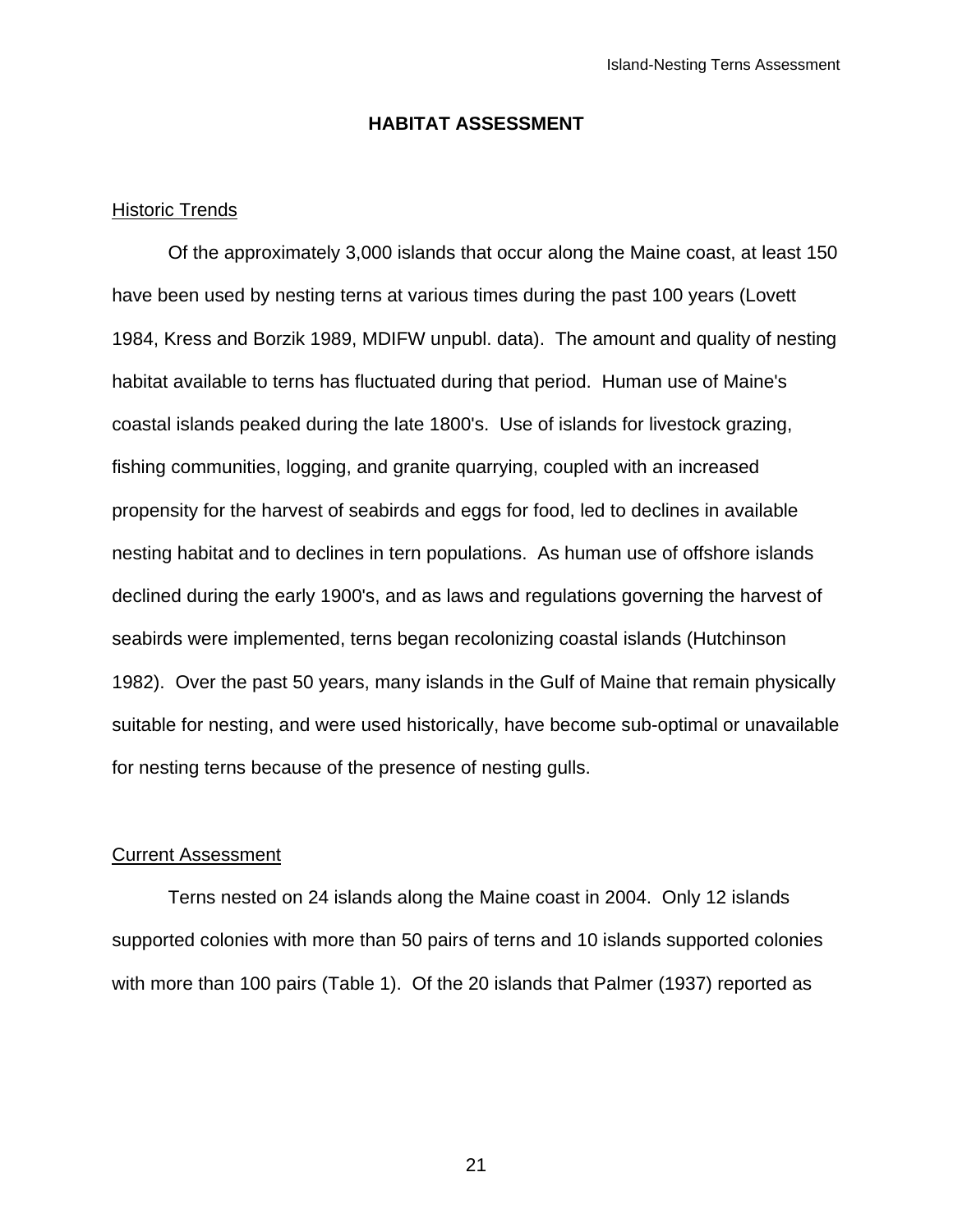| Table 1. Summary of survey data for nesting pairs of Common Terns(COTE), Arctic |
|---------------------------------------------------------------------------------|
| Terns (ARTE), and RoseateTerns (RSTE) by Coastal Region in 2004 (Hall           |
| $2004$ ).                                                                       |

| <b>Island</b>                                       | <b>Township</b>                               | <b>COTE</b>     | <b>ARTE</b> | <b>RSTE</b>    | Ownership            |
|-----------------------------------------------------|-----------------------------------------------|-----------------|-------------|----------------|----------------------|
| The Downeast Coast (Winter Harbor to Cutler)        |                                               |                 |             |                |                      |
| Petit Manan                                         | Milbridge                                     | 1,312           | 911         | 29             | <b>USFWS</b>         |
|                                                     |                                               |                 |             |                |                      |
| <b>Blue Hill Bay (Brooklin to Southwest Harbor)</b> |                                               |                 |             |                |                      |
| Dry Money Ledge                                     | Frenchboro                                    | 78              |             |                | <b>MDIFW</b>         |
| Mason Ledge                                         | Swans Island                                  | 1               |             |                | <b>MDIFW</b>         |
| <b>Three Bush Island</b>                            | Swans Island                                  | $\overline{2}$  |             |                | Private              |
| <b>Brimstone</b>                                    | Swans Island                                  | 60              |             |                | <b>MDIFW</b>         |
| Squid Island Ldg                                    | <b>Bar Harbor</b>                             | 43              |             |                | Private              |
|                                                     |                                               |                 |             |                |                      |
| Inner Penobscot Bay (Camden to Deer Isle)           |                                               |                 |             |                |                      |
| <b>Buck Island</b>                                  | <b>Brooksville</b>                            | 109             |             |                | <b>MDIFW</b>         |
| Eastern Cowpen                                      | Isle au Haut                                  | 36              |             |                | <b>MDIFW</b>         |
| South Popplestone                                   | Isle au Haut                                  | 4               |             |                | <b>MDIFW</b>         |
| <b>Great Spoon</b>                                  | Isle au Haut                                  | $\overline{7}$  | 1           |                | <b>MDIFW</b>         |
|                                                     |                                               |                 |             |                |                      |
| <b>SW</b> Penobscot Bay (Port Clyde to Criehaven)   |                                               |                 |             |                |                      |
| Seal Island                                         | Criehaven Twp                                 | 1,167           | 1,172       |                | <b>USFWS</b>         |
| Wooden Ball Island                                  | Criehaven Twp                                 |                 | 12          |                | Private              |
| <b>Matinicus Rock</b>                               | Criehaven Twp                                 | 116             | 830         |                | <b>USFWS</b>         |
| Little Green Island                                 | Matinicus Isle                                |                 | 1           |                | Private              |
| Metinic Island                                      | Matinicus Isle                                | 342             | 426         | 1              | <b>USFWS/Private</b> |
|                                                     |                                               |                 |             |                |                      |
| <b>Muscongus Bay (Bristol to Port Clyde)</b>        |                                               |                 |             |                |                      |
| Eastern Egg Rock                                    | St George                                     | 873             | 84          | 110            | <b>MDIFW</b>         |
|                                                     |                                               |                 |             |                |                      |
|                                                     | Kennebec River (Cundy's Harbor to Georgetown) |                 |             |                |                      |
| Pond Island                                         | Phippsburg                                    | 429             |             | 9              | <b>USFWS</b>         |
|                                                     |                                               |                 |             |                |                      |
| Casco Bay (Cape Elizabeth to Cundy's Harbor)        |                                               |                 |             |                |                      |
| Jenny Island                                        | Harpswell                                     | 210             | 1           | $\overline{2}$ | <b>MDIFW</b>         |
| Clapboard Island Ldg                                | Falmouth                                      | 1               |             |                | <b>MDIFW</b>         |
| The Nubbin                                          | Yarmouth                                      | $\mathbf 1$     |             |                | <b>MDIFW</b>         |
| Sister I. Ldg                                       | Freeport                                      | $\overline{13}$ |             |                | <b>MDIFW</b>         |
| <b>Grassy Ldg</b>                                   | Harpswell                                     | 1               |             |                | <b>MDIFW</b>         |
| <b>Outer Green Island</b>                           | Portland                                      | 510             |             | 8              | <b>MDIFW</b>         |
|                                                     |                                               |                 |             |                |                      |
| Saco Bay (Kittery to Cape Elizabeth)                |                                               |                 |             |                |                      |
| <b>Stratton Island</b>                              | Saco                                          | 323             | 7           | 11             | <b>NAS</b>           |
|                                                     |                                               |                 |             |                |                      |
|                                                     |                                               |                 |             |                |                      |
| <b>Maine Coast Total</b>                            |                                               | 5,547           | 3,445       | 170            |                      |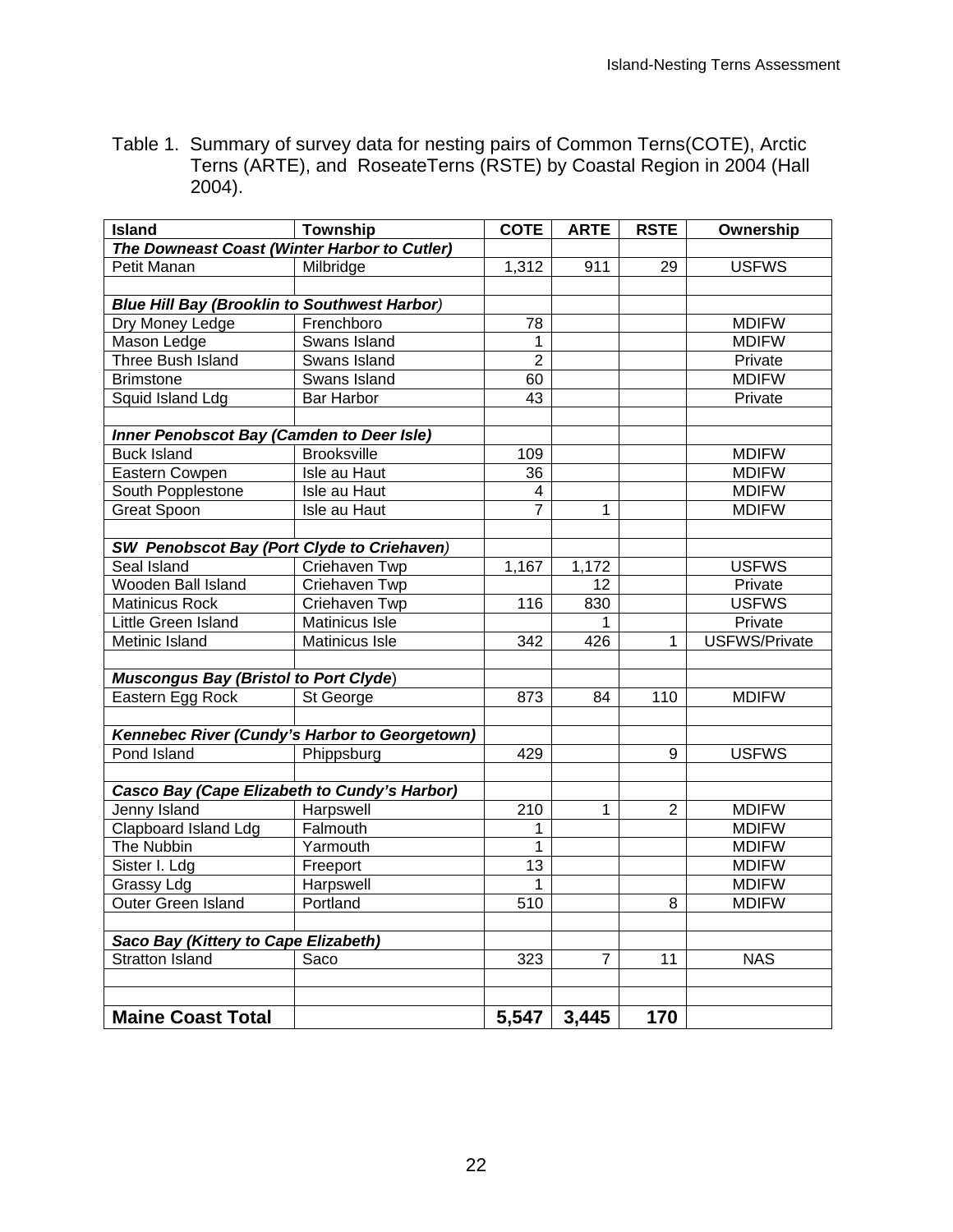having tern colonies of 50 or more pairs in 1931, 13 are no longer used by nesting terns, primarily because of encroachment by nesting gulls. Habitat on many islands that were used historically by nesting terns has become unsuitable or marginal for various reasons including presence of nesting gulls, human habitation, or vegetation succession.

Long term trends in food resources are less certain and undocumented, forage fish may have declined in abundance since 1930's and 40's levels because of overfishing or pollution in nursery areas. Feeding and productivity studies conducted by staff on managed nesting islands in the Gulf of Maine often document years where favored prey items change dramatically. Variability in provisions and productivity may be related to prey abundance suggesting years with low reproductive success may be due to limited food availabilty. For example, in certain years, Arctic Terns have been observed feeding their young largely on insects and crustaceans, suggesting that more nutritious food, such as small fish, may be scarce (S. Kress, unpub. data).

Of the 150 islands in Maine that have been used by nesting terns at various times since the late 1800's, 92 (61%) are in conservation or public ownership. Of the 24 Maine islands used for nesting in 2004, 20 are in public or conservation ownership (Table 1)(MDIFW, unpubl. data; W. H. Drury, personal communication).

#### **Projections**

There currently exist in Maine sufficient nesting islands to support populations of island-nesting terns equal to or greater than the estimated 1931 levels (6,000 pairs of Common Terns, 6,000 pairs of Arctic Terns, and 275 pairs of Roseate Terns (Table 2)).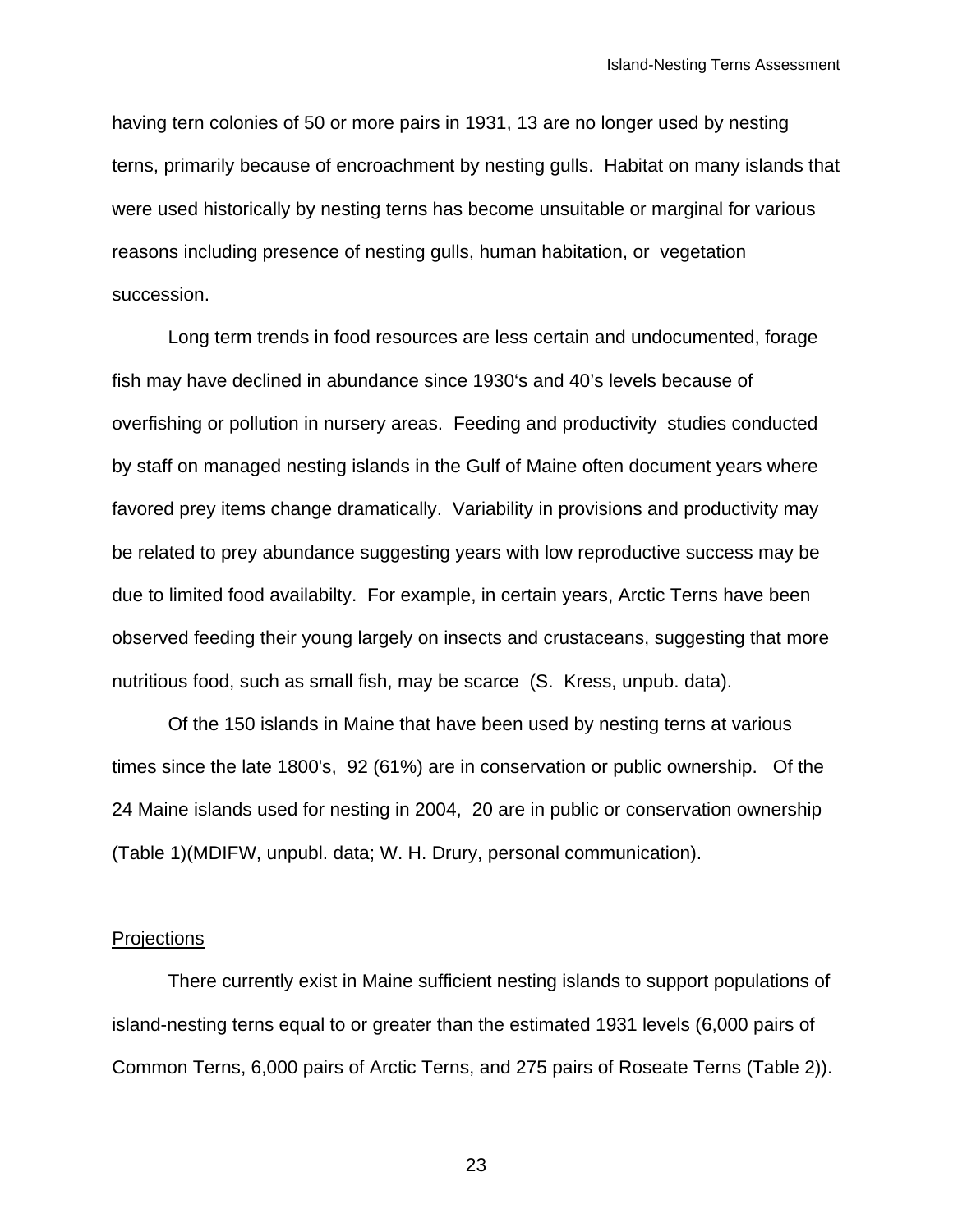However, many of these islands are functionally unavailable to nesting terns because of the presence of gulls.

Competition and predation by gulls are the factors most responsible for limiting the carrying capacity of Maine's coastal habitat to support tern populations. Availability of food resources to support population growth are unknown. However, food resources have been sufficient to allow relatively successful reproduction at several of the larger colonies (Petit Manan, Matinicus, and Eastern Egg Rock, Figure 1) during the past 3-5 years.

During the next 15 years, if current levels of management are maintained, populations of Common Terns, Arctic Terns, and Roseate Terns can be expected to remain at or near the current level. If existing management programs are reduced or eliminated, tern populations can be expected to decline. Conversely, expanded management efforts can be expected to increase functional carrying capacity and result in expanded distribution of tern populations.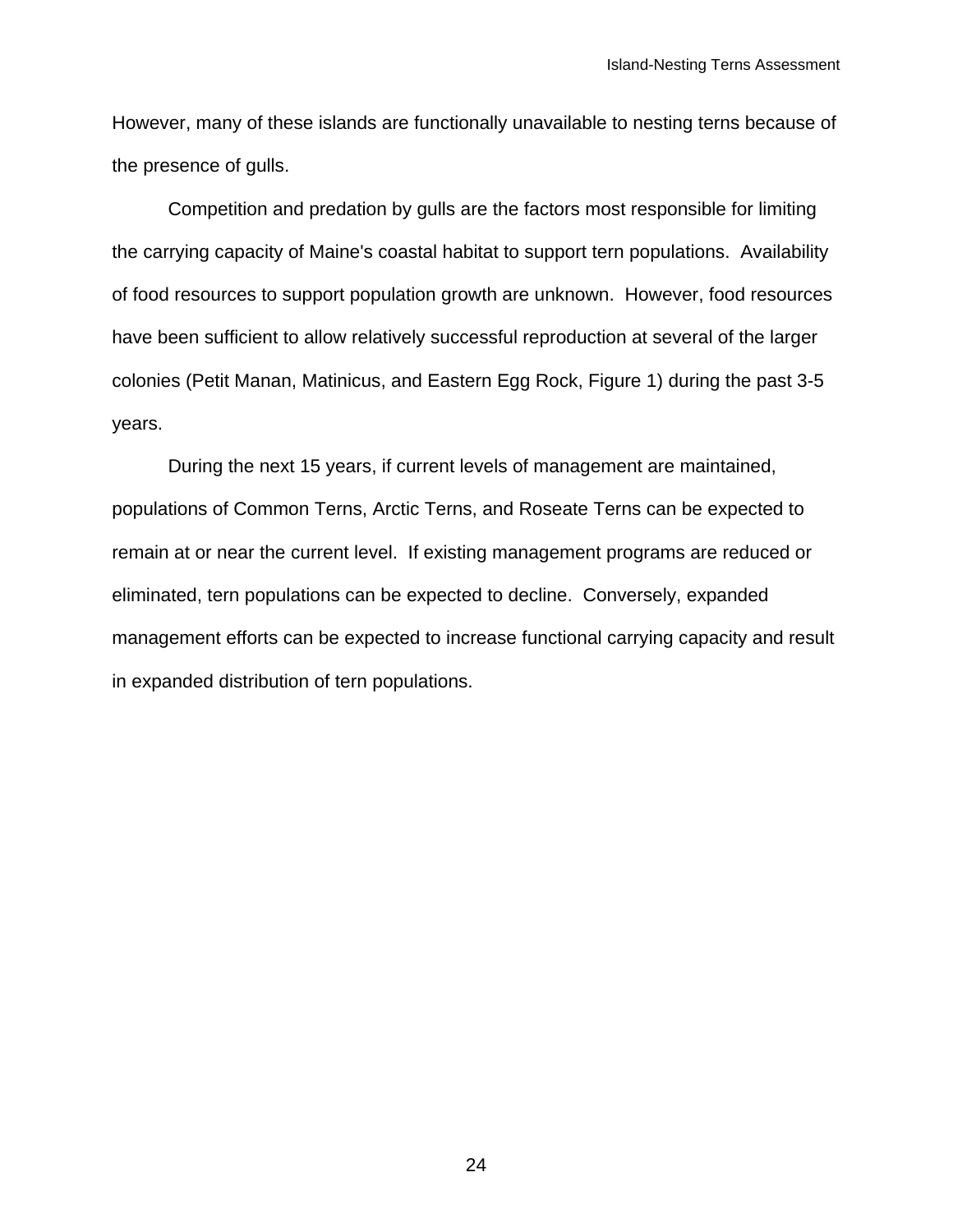Table 2. Estimates of numbers of pairs and colonies of island nesting terns in Maine, 1885-2004. Numbers of colonies are in parentheses.

| Year<br>2004 | <b>COTE</b><br>5547 (22) | <b>ARTE</b><br>3445 (9)              | <b>RSTE</b><br>170 (7) | <b>Source</b><br><b>Hall 2004</b> |
|--------------|--------------------------|--------------------------------------|------------------------|-----------------------------------|
|              |                          |                                      |                        |                                   |
| 2003         | 5632 (21)                | 3225(8)                              | 239(5)                 | <b>PMNWWR 2003</b>                |
| 2002         | 5936 (22)                | 2975 (9)                             | 285(3)                 | Allen 2002                        |
| 2001         | 6806 (26)                | 2771 (10)                            | 289(4)                 | Diamond et al. 2001               |
| 2000         | 6759 (21)                | 2619 (9)                             | 285(4)                 | Kress and Hall 2002               |
| 1999         | 6506 (21)                | 2854 (9)                             | 288(5)                 | íí.                               |
| 1998         | 6496 (21)                | 2405 (7)                             | 257(4)                 | $\mathbf{G}$                      |
| 1997         | 6563 (20)                | 2270 (10)                            | 237(6)                 | "                                 |
| 1996         | 5308 (22)                | 2695(7)                              | 161(4)                 | "                                 |
| 1995         | 4872 (21)                | 2490 (9)                             | 151(5)                 | $\mathbf{G}$                      |
| 1994         | 4222 (21)                | 2381 (9)                             | 142(5)                 | "                                 |
| 1993         | 4065 (15)                | 2250 (9)                             | 141(6)                 | "                                 |
| 1992         | 3468 (23)                | 2128 (8)                             | 121(4)                 | $\mathbf{G}$                      |
| 1991         | 3925 (22)                | 2094 (10)                            | 127(6)                 | "                                 |
| 1990         | 2703 (18)                | 2175 (10)                            | 107(4)                 | "                                 |
| 1989         | 2634 (19)                | 2347 (8)                             | 80(5)                  | f f                               |
| 1988         | 2848 (18)                | 2020 (9)                             | 68 (7)                 | "                                 |
| 1987         | 2173 (19)                | 1720 (7)                             | 52(6)                  | "                                 |
| 1984         | 2543 (28)                | 1720(7)                              | 76 (10)                | "                                 |
| 1977         | 2095 (24)                | 1640 (8)                             | 80(3)                  | $\epsilon$                        |
| 1972         | 2600 (18)                | 2900 (11)                            | $75-150(2)$            | f f                               |
| 1945         | 7900                     | 5000                                 |                        | "                                 |
| 1940         | 8000 (25)                | 4500                                 |                        | "                                 |
| 1931-36      |                          | 4900-6500 (19) 5000-6100 (9) 275 (3) |                        | "                                 |
| 1911         | 4000 (19)                | 4400                                 |                        | "                                 |
| 1902-05      | 4800 (16)                | 4400                                 |                        | $\mathfrak{c}\mathfrak{c}$        |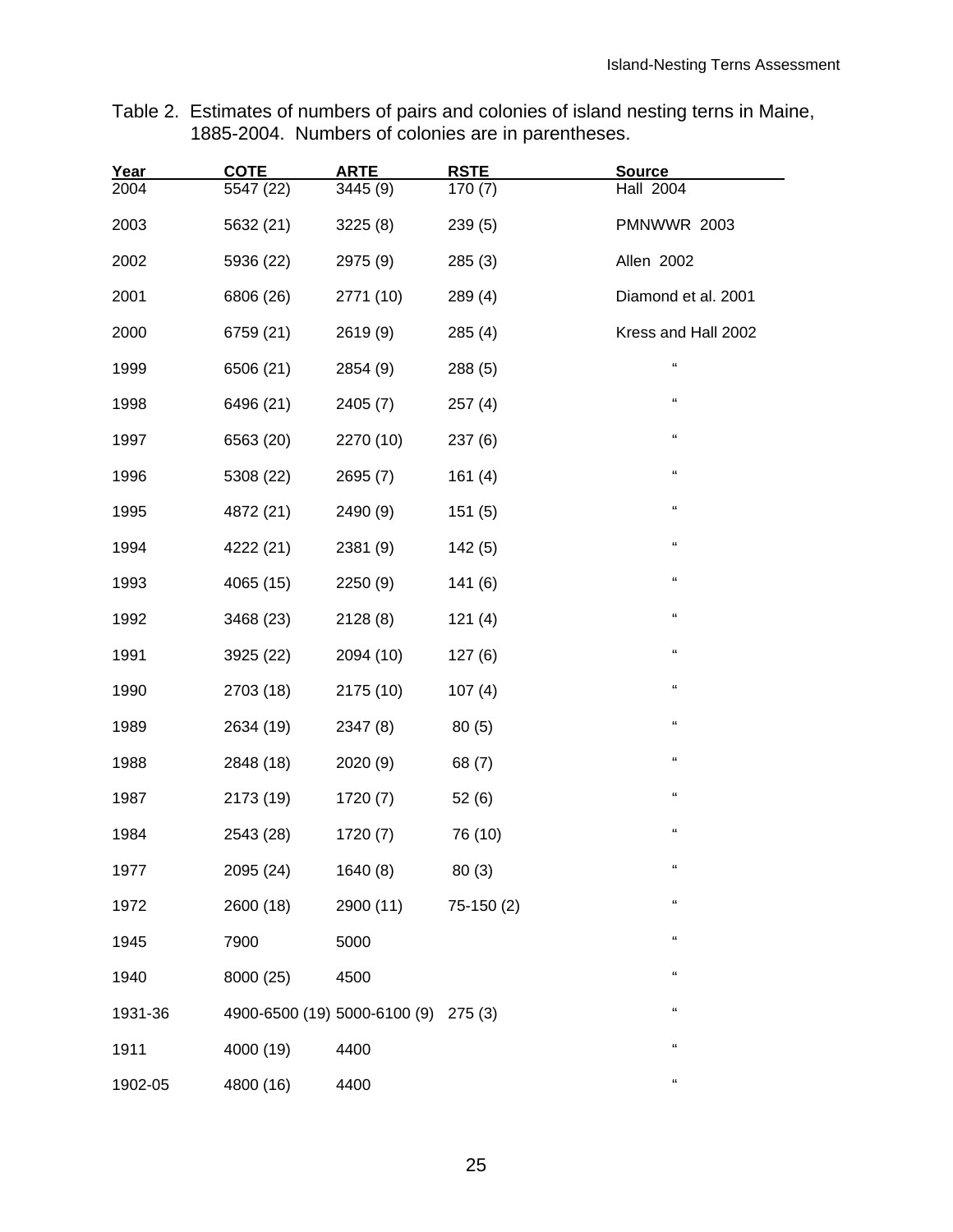#### **POPULATION ASSESSMENT**

#### Past Population Trends

Vast tern populations nesting in the northeastern U. S. plummeted in the 19<sup>th</sup> century when hunting for local use expanded to widespread hunting and egging for commercial markets. In the late  $19<sup>th</sup>$  century, when it became fashionable to decorate women's hats with tern feathers, the final onslaught began. By 1890, tern populations in the Northeast were reduced dramatically because of over harvest for the millinery trade. In reponse to a public outcry, protective legislation was passed to regulate the widespread harvest of migratory birds in the early 1900's. With the passage of migratory bird laws tern numbers rebounded.

Populations peaked in the 1930's. Unfortunately, beginning in the 1940's tern numbers once again began to plummet because of predation and competition by increasing gull populations. By the late 1970's tern populations in Maine had diminished to less than half of 1930's levels (Table 2).

Maine tern surveys conducted between 1977 and 1989 suggested populations of all 3 species were stable or slowly increasing. Counts in 1977 (Korschgen 1979) were believed to be underestimates, whereas 1988 and 1989 counts (Kress and Borzik 1988, 1989) were derived in part from mark-recapture techniques, which generally yield higher counts than other methods.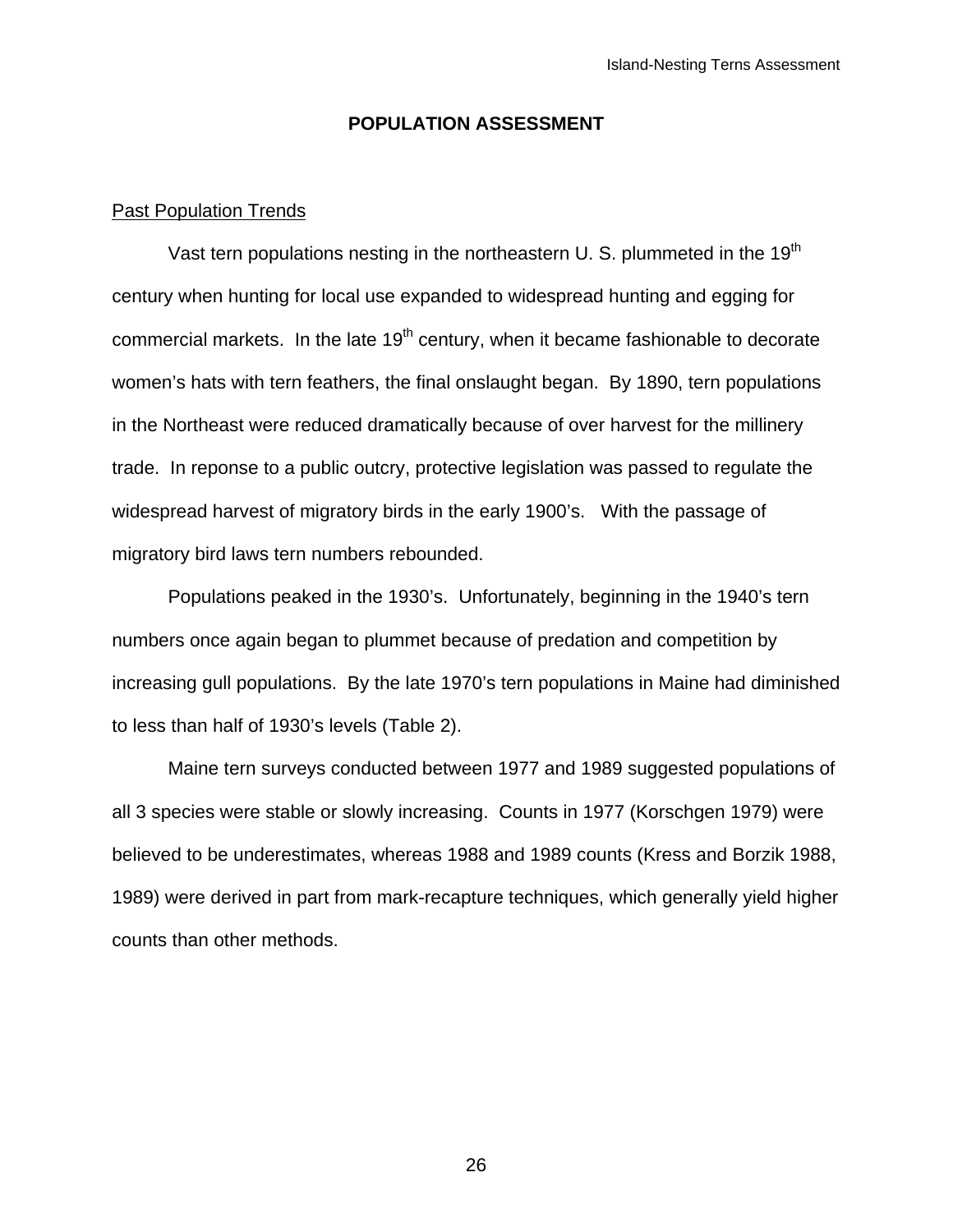#### Current Population Assessment

Today tern numbers in the Gulf of Maine (including Machias Seal Island) remain stable or increasing. According to surveys conducted in 2004, the Gulf of Maine currently supports 20,829 pairs of Common Terns (up 3% from 2003), 5,694 pairs of Arctic Terns (up 8% from 2003) and 379 pairs of Roseate Terns (stable from 2002) (Hall 2004).

In Maine (not including Machias Seal Island), estimated populations of island nesting terns in 2004 were as follows: 5,547 pairs of Common Terns, 3,445 pairs of Arctic Terns, and 170 pairs of Roseate Terns. The number of large colonies (> 100 pairs) of nesting terns in Maine, has declined from 16 in 1931 to 10 in 2004 (Palmer 1937, Hall 2004). The number of large productive colonies is a better measure of the status of the population than is total number of colonies (eg., a few large, productive, relatively stable colonies likely contribute more to the growth and security of the regional population than do many small, unproductive, unstable colonies). Conversely, there can be a greater risk of catastrophic declines by having a large percentage of a population restricted to a few sites. In 2004, Common Terns nested on 22 islands along the coast of Maine, but 84% of the population occurred on only 6 islands. Arctic Terns nested on 10 islands in 2004, with 98% of the population nesting on 5 islands, Roseate Terns nested on 7 islands with only Eastern Egg Rock supporting more than 100 pairs. Productivity has recently declined on some of the larger tern colonies in the Gulf of Maine, due to an increase in disease and predation (Hall 2004), perhaps indicating some colonies may be approaching carrying capacity.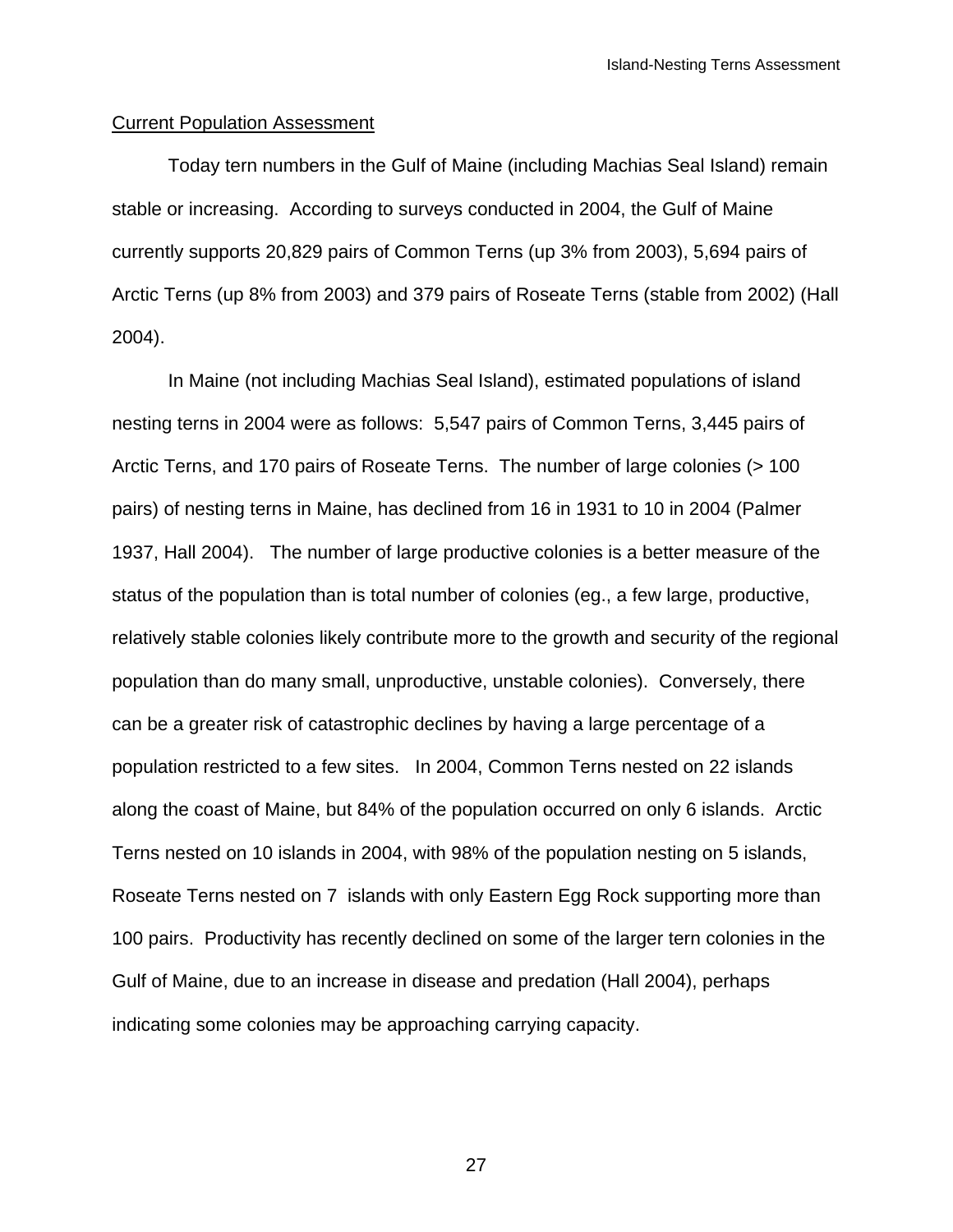Areas of coastal Maine where terns formerly nested in abundance and are now largely absent or shifting from island to island seeking a secure colony site include: 1) the downeast coast between Machias Seal Island and Petit Manan, 2) Blue Hill Bay, and 3) inner Penobscot Bay. Although terns have nested in small numbers in these areas recently, no productive colonies exist, and these subpopulations may be lost without active management.

#### Limiting Factors

#### *Predation*

Competition and predation by Herring and Great Black-backed Gulls are the primary factors limiting the abundance and distribution of island-nesting terns in Maine. Recent increasing populations of gulls are believed to have caused substantial declines in Maine's populations of terns, primarily through competition for nest sites and predation on eggs, chicks, and, occasionally, adults (Hatch 1970, Drury 1973-74, Kress et al. 1983).

At the turn of the century, Herring Gulls shared the same severe population declines experienced by terns and other seabird populations. Hunting, egging, and harvesting for the millinery industry decimated Herring Gull populations. By 1901, there were only 11,000 pairs in the U.S. all nesting in Maine (Drury 1973). With the passage of the Migratory Bird Treaty Act and consequent protection, by 1931, the New England and Long Island population had rebounded to 41,000 pairs. Numbers continued to increase with expanding human development along coastal areas and subsequent increases in open landfills and waste areas. By 1972, there were 90,000 pairs nesting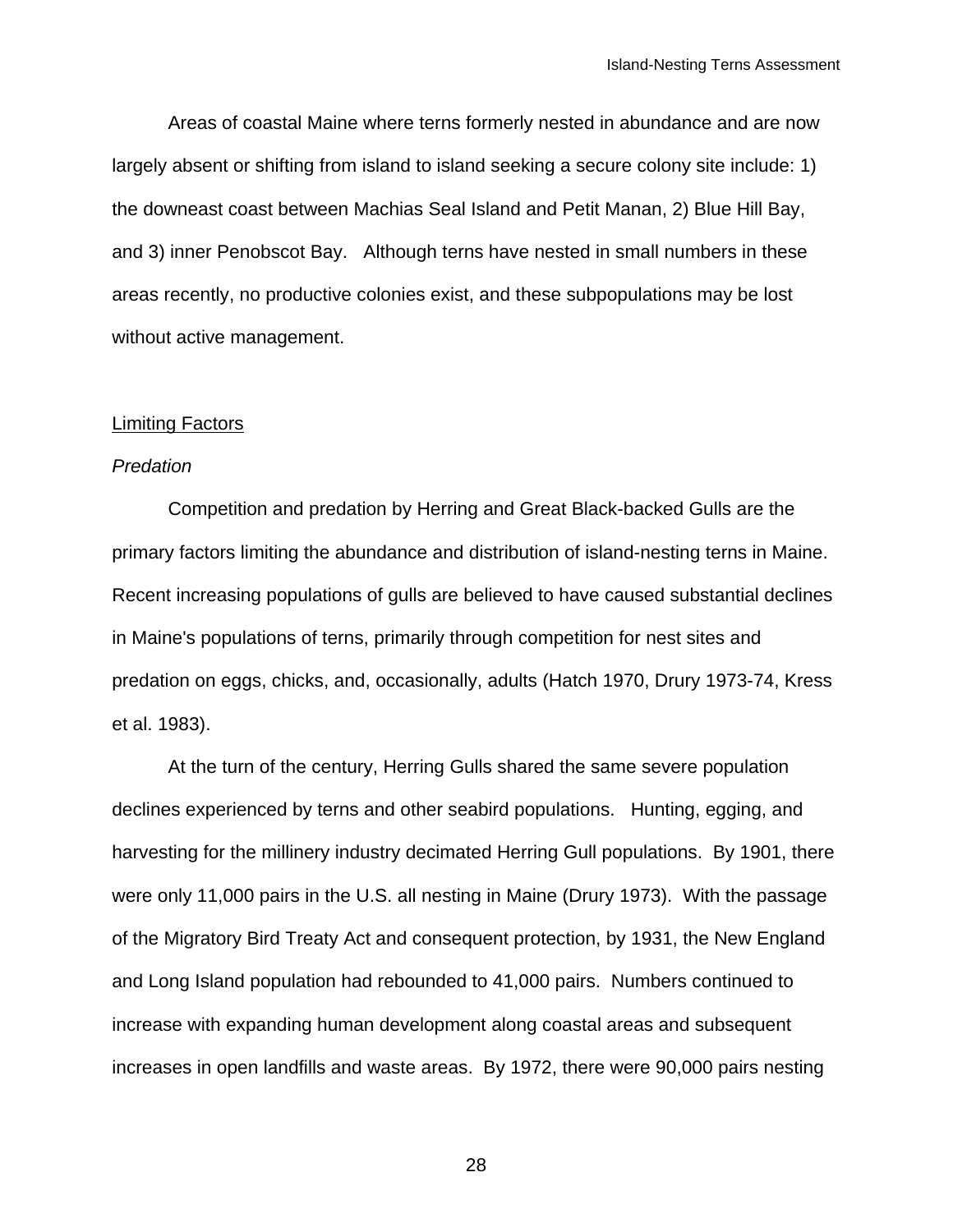at 305 sites from Grand Manan to New York City. However, Herring gull populations may be declining from the 1970's and 1980's throughout their Northeastern North American range (Schauffler 1998).

Nesting Black-backed Gulls were absent in the U.S. until the late 1920s or early 1930s (Drury 1973). In 1931, 25-35 pairs nested at 12 sites in New England. As with Herring Gulls, Black-backed Gull numbers continued to increase and by 1972 there were 12,400 pairs nesting at 177 sites from Grand Manan to Long island (Drury). Unlike the Herring Gull population, the Black-backed Gull population continued to expand and by 1995 there were approximately 15,500 pairs at 231 sites in Maine (Kress and Hall 2002).

Other predators that limit abundance and productivity at some nesting islands include: Great-horned Owls, Black-crowned Night Herons, Peregrine Falcons, rats and mink.

#### *Weather*

Weather may also be a limiting factor. Eggs and chicks are sometimes lost to storms and high tide washovers. Prolonged periods of inclement weather can also reduce breeding succes. Inclement conditions such as heavy rains, wind, temperature and periods of fog can result in lower breeding success due to mortality of chicks and eggs and/or a reduction in foraging efficiency by parents (Kress and Hall 2002).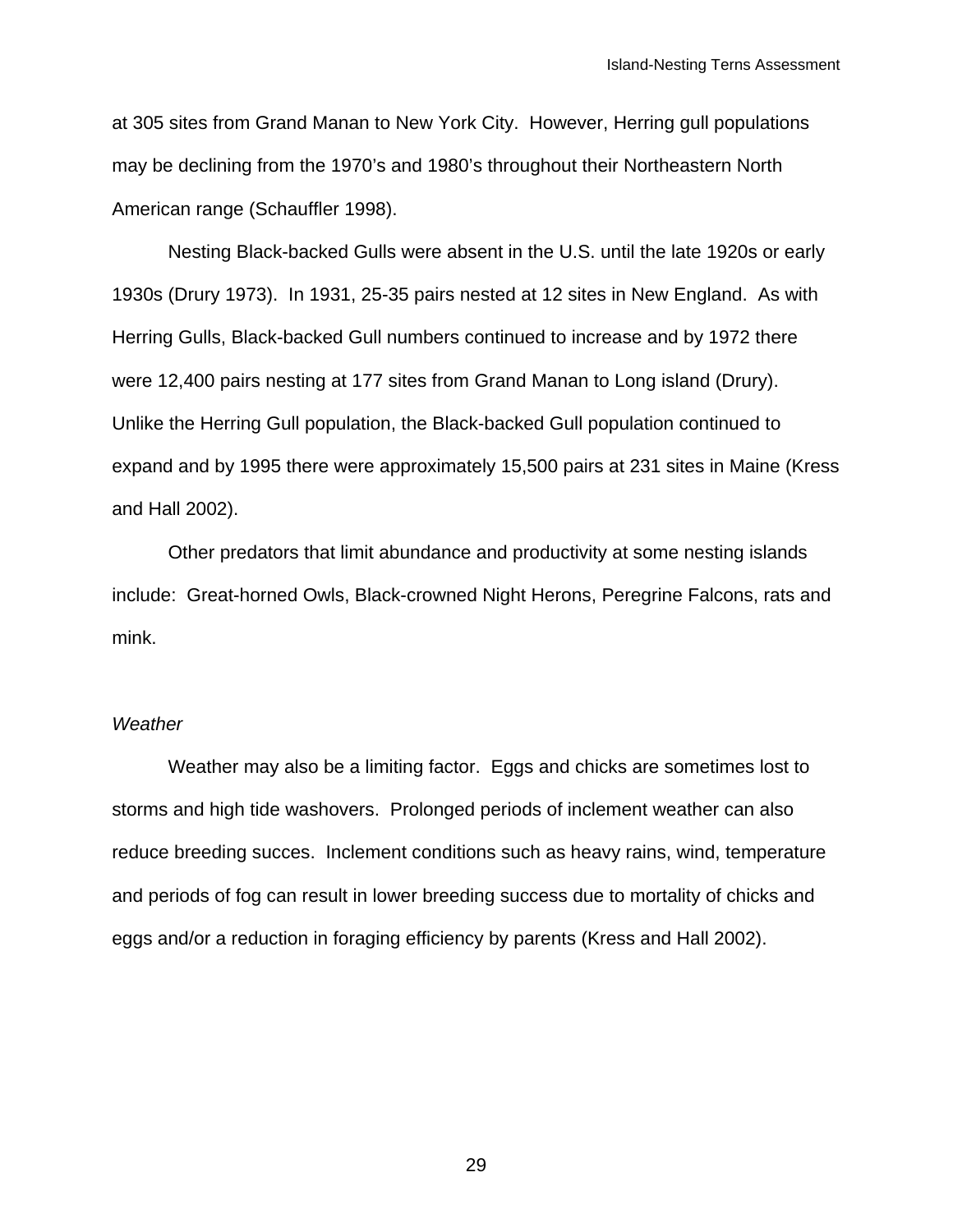#### *Food*

The extent to which tern populations in the Gulf of Maine may be limited by reduced food supplies is uncertain. The availability of productive feeding areas within foraging range can be an important factor in determining the suitability of island nesting sites. Changes in food availability and/or prey compostion can affect the success of nesting terns (Kress and Hall 2002). For example: in 2000, on Machias Seal Island, Arctic Tern chick diets consisted of less than 50% herring and more than 35% euphausiid shrimp. Euphausiids are considered to be a poor food item and this may account for the poor Arctic Tern chick survival and growth observed that year (Charette et al. 2004).

#### *Disease*

With relatively large numbers of nesting terns concentrated on only a few islands tern colonies are especially vulnerable to disease outbreaks which may limit numbers and breeding success. For example: in 2002 and 2003, 20 – 30% of the tern colony on Stratton Island was affected by a disease that has yet to be identifed. All three tern species suffered chick mortalities (Allen 2002, PMNWR 2003).

#### *Human Distubance*

Disturbance by individuals in colonies do result in adverse effects such as reduced egg or chick survival because these eggs and chicks may be exposed to extended termperature extremes, inclement weather, and predation if parents do not quickly return to their nests (Kress and Hall 2002).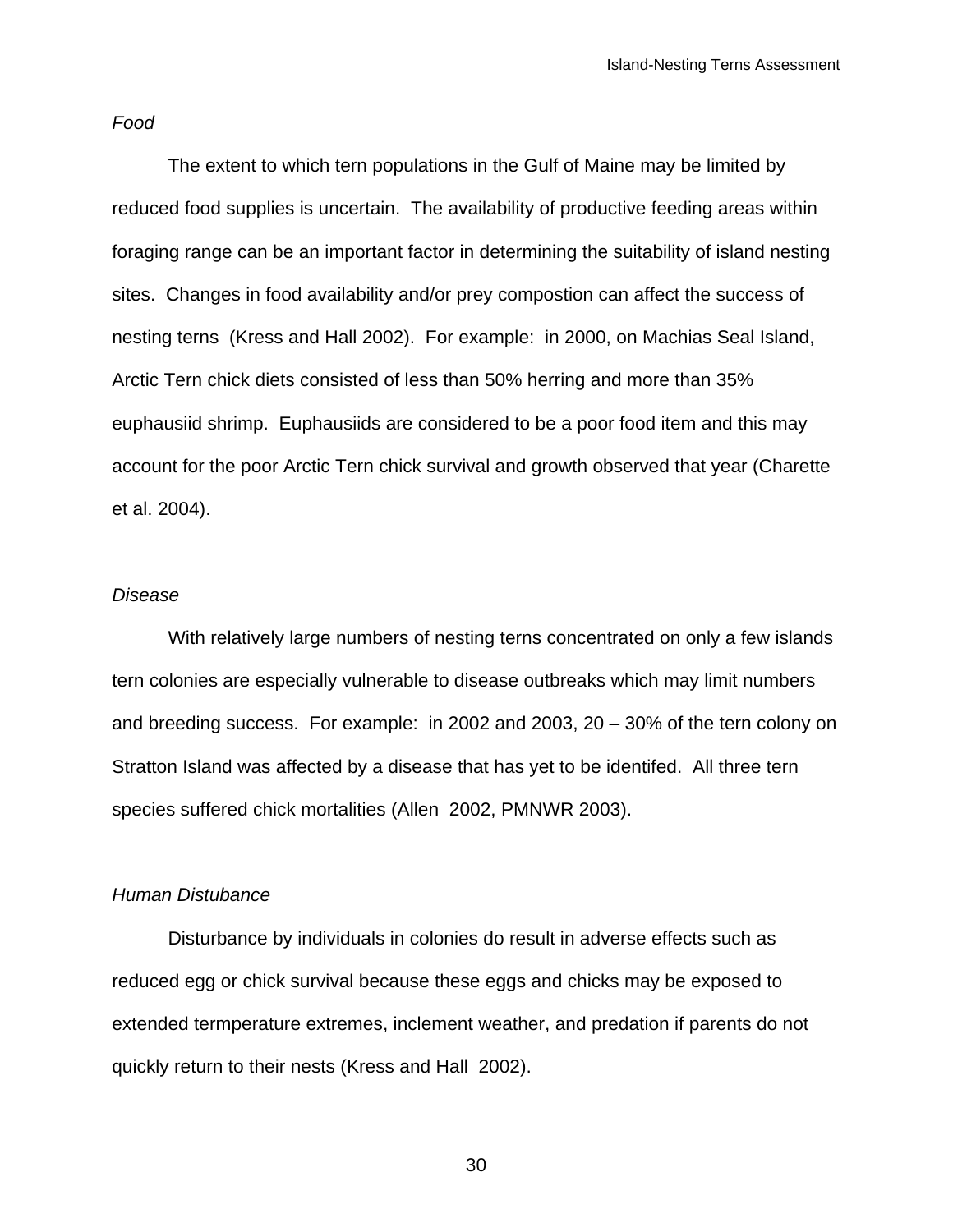## *Winter Mortality*

 Regional declines in numbers of Roseate Terns may be due, in part, to mortality on the wintering grounds (Andrews et al. 1989). Winter mortality may also be a significant limiting factor for both subadult and adult Common Terns (Blokpoel et al. 1982).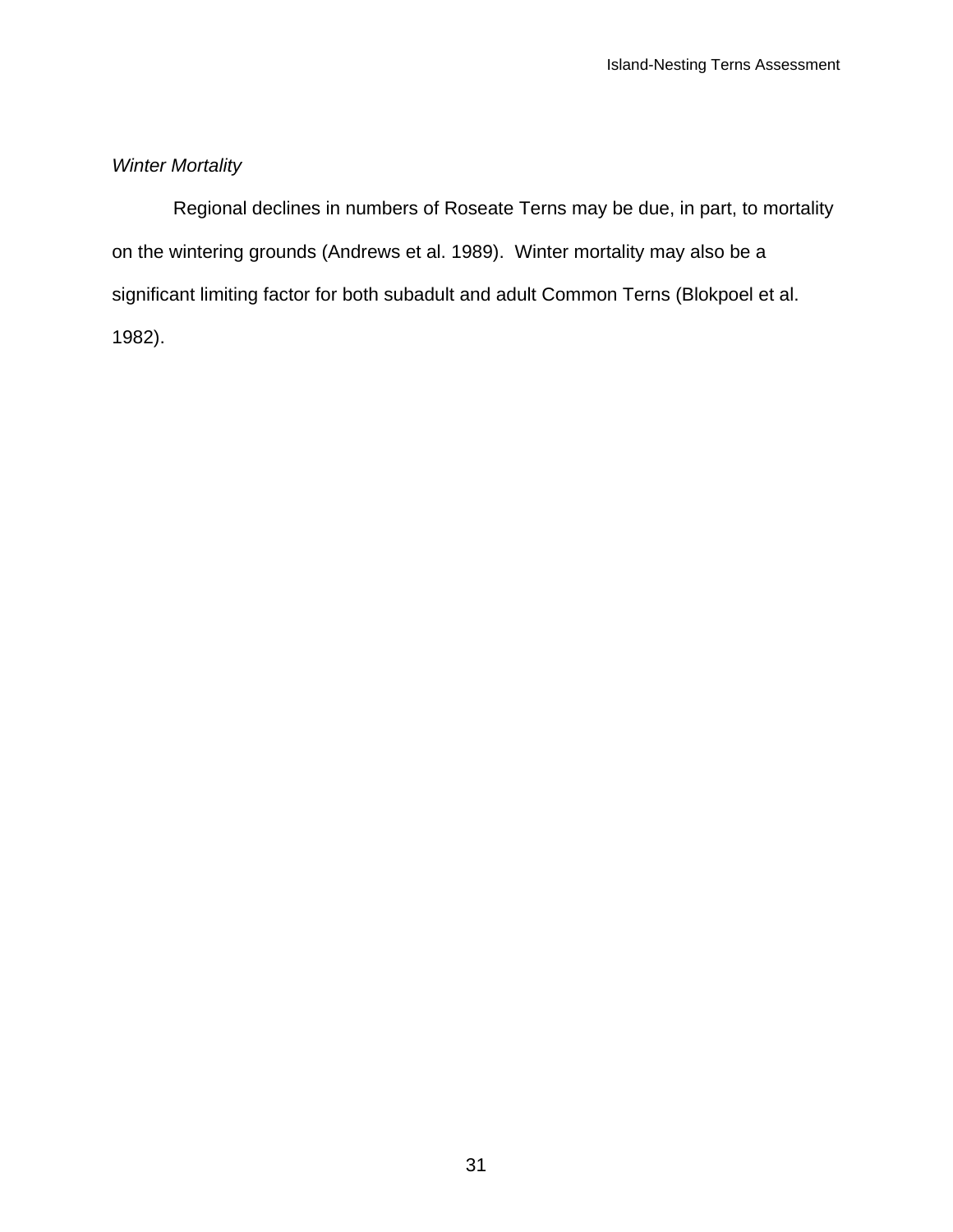#### **USE AND DEMAND ASSESSMENT**

#### Historic trends

 Prior to 1918, all three species of island-nesting terns were subjected to uncontrolled shooting, primarily to obtain feathers for the millinery trade, and egg collecting. Changes in women's fashions and passage of the Migratory Bird Treaty Act in 1918 helped protect these species from harvesting and egg collecting. Since then, use has become primarily nonconsumptive.

#### Current Trends

Current use of all 3 species of island-nesting terns is nonconsumptive use by birdwatchers, photographers, and the general public. The total number of individuals that gain enjoyment from actively seeking or opportunistically observing terns in Maine is unknown. However, we do know approximately 25,000 people visit Petit Manan Island via tour boat each year, and commercial tour boats are also visiting Eastern Egg Rock and Matinicus Rock (Linda Welch pers. comm.).

Few statistics are available to assess the use and demand relative to species of endangered and nongame wildlife such as terns. An estimated 818,000 nonconsumptive users of fish and wildlife (approximately 73% of the state's population) reside in Maine (USFWS 1996). Nonconsumptive use of wildlife generated \$220 million in Maine in 1996. In 1991, bird watching alone generated \$64.8 million in retail revenues in Maine. Annual contributions to Maine's Endangered and Nongame Wildlife Fund also demonstrate public interest and support. In 2003, the Conservation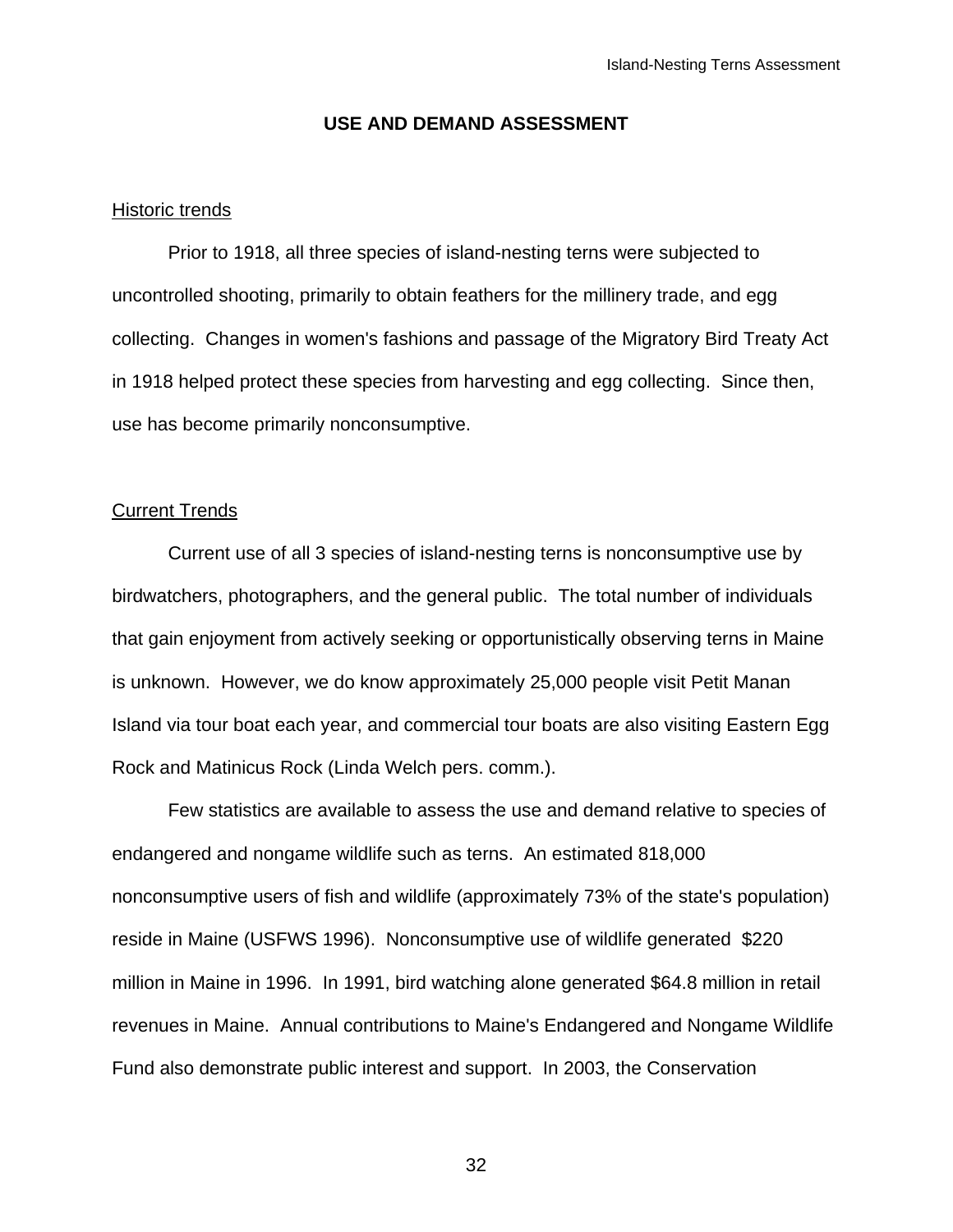Registration Plate (Loon plate) raised \$425,147 for nongame and endangered wildlife programs (MDIFW 2004).

As the popularity of birding, wildlife photography, and nature study grows, and as the awareness of the diversity of Maine's wildlife resources grows, the demand for observation and photographic opportunities relative to rare species such as islandnesting terns may increase. Unfortunately, human presence at tern nesting colonies during breeding season (May-August) jeopardizes nest success, but current management seeks to reduce human disturbance during this period. Increases in abundance of terns nesting and feeding near the mainland will increase opportunities for observation, and perhaps decrease the demand for visits to nesting islands.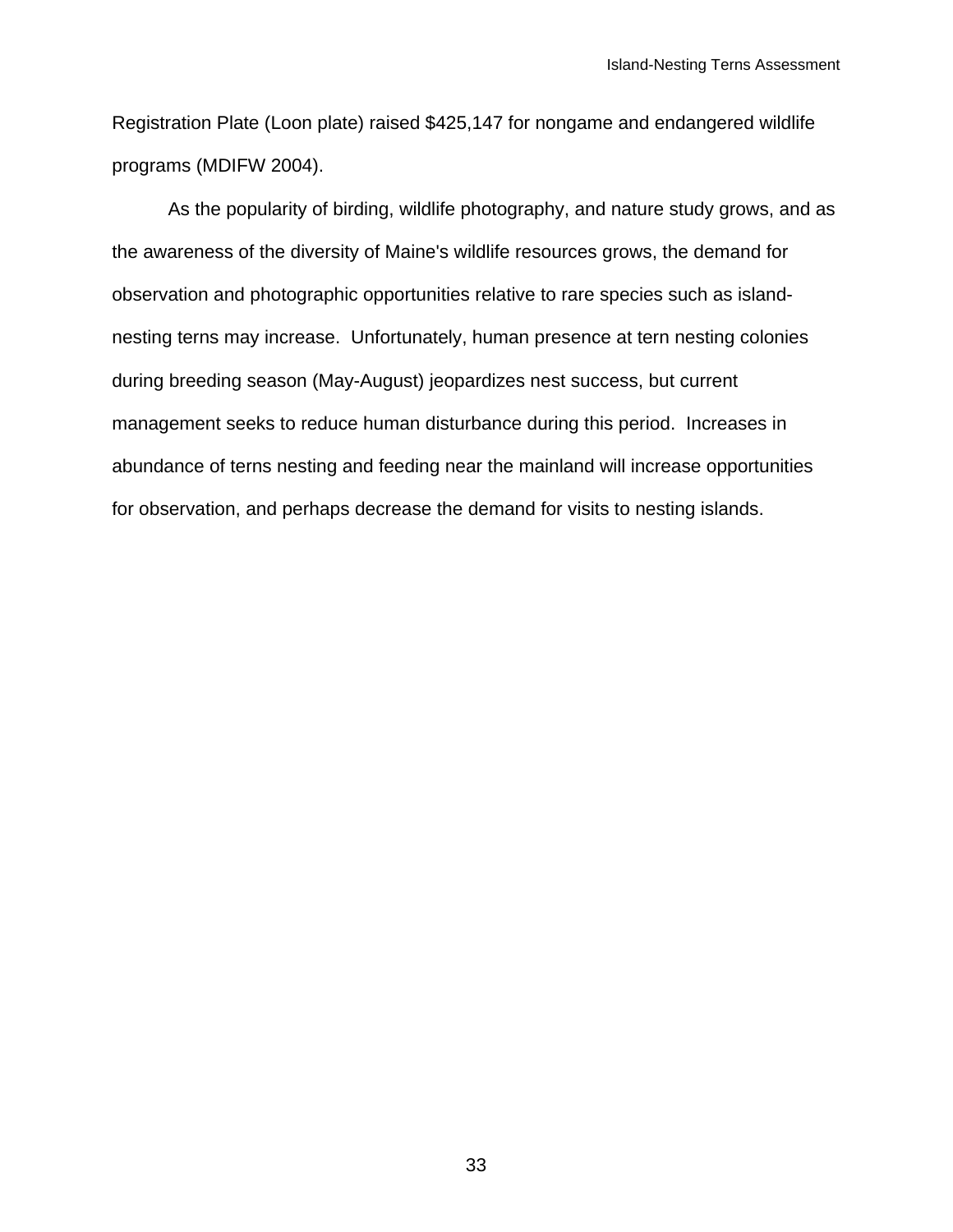#### **SUMMARY AND CONCLUSIONS**

Current populations of Common Terns, Arctic Terns, and Roseate Terns in the Gulf of Maine appear to be stable or slowly increasing, but are at levels less than 50% of populations reported in the 1930s. Recent declines in tern populations resulted primarily from increases in regional populations of Great Black-backed and Herring Gulls, which compete with terns for nesting islands and prey on tern eggs and chicks. For several decades, monitoring and management of tern species in Maine have been conducted by several private organizations and government agencies. State-wide censuses of island nesting terns in Maine were conducted by Dr. William Drury and other individuals starting in the 1960's. The USFWS (Korschgen 1979) and the Gulf of Maine Tern Working Group (GOMTWG) censused terns in the 1970's and 1980's. Management activities began in the 1980's when the USFWS and NAS controlled gulls to reestablish Arctic, Common, and Roseate Tern colonies at Petit Manan, Eastern Egg Rock, Matinicus Rock, Seal Island, and Stratton Island.

In 1990, MDIFW developed the island nesting tern assessment for Maine and in conjunction with a public working group, established an island nesting tern management goal and management objectives that were approved by the Commissioner and the Commissioner's Advisory Council. The goal defines a long-term outlook for the recovery of these species. It is the basis for the Department's Management System completed in January, 1993.

Management objectives are interim in nature and express population and distribution objectives that were to be achieved by 2000. Long-term recovery objectives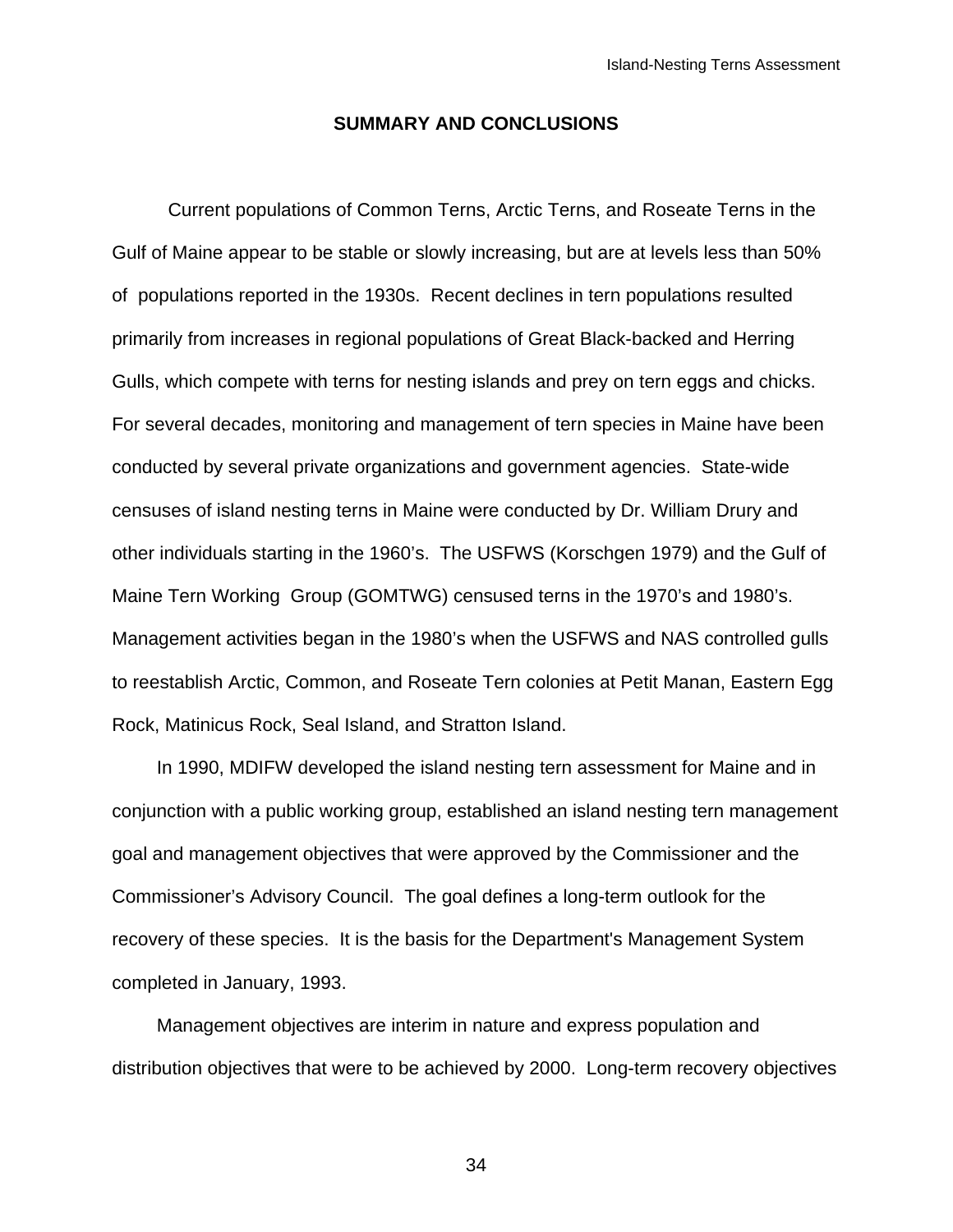have not been established. All 3 management objectives have not yet been met, but significant progress is being made as outlined below.

The first Maine objective addresses the State and Federally listed Endangered Roseate Tern. This objective is to establish at least 3 productive colonies with 50 or more pairs of Roseates by 2000. In 2000, 285 pairs of roseates were nesting on four islands but only two, Eastern Egg Rock (165 pairs) and Stratton Island (104 pairs) had exceeded the 50 pair objective. Roseate tern numbers have grown from 108 pairs in 1990 to a high of 289 pairs in 2001, but have since declined to 170 pairs in 2004. Greater Roseate numbers must be encouraged on currently-occupied islands or newly established tern restoration islands to meet this objective. Essential Habitat sites for Roseate Tern nesting areas were first adopted in 1992 with annual updates continuing. There are currently 22 nesting sites designated as Essential Habitat under Maine's Endangered Species Act.

The second MDIFW management objective identified by MDIFW's strategic planning process is to increase all 3 species of island nesting terns to 1930's levels in Maine (6,000 pairs of Common Terns, 6,000 pairs of Arctic Terns, and 276 pairs of Roseates). All three species are responding to intensive management, and numbers of breeding pairs have increased since the mid 1980's. Between 1984 and 2000, the Common Tern population increased from 2,543 to 6,759 pairs, Arctic Terns increased from 1,720 to 2,619 pairs, and Roseate Terns increased from 76 to 285 pairs. Population objectives for Common Tern and Roseate Tern were met in 2000, unfortunately since then, both populations have suffered declines and are currently below the 2000 population target (Table 1).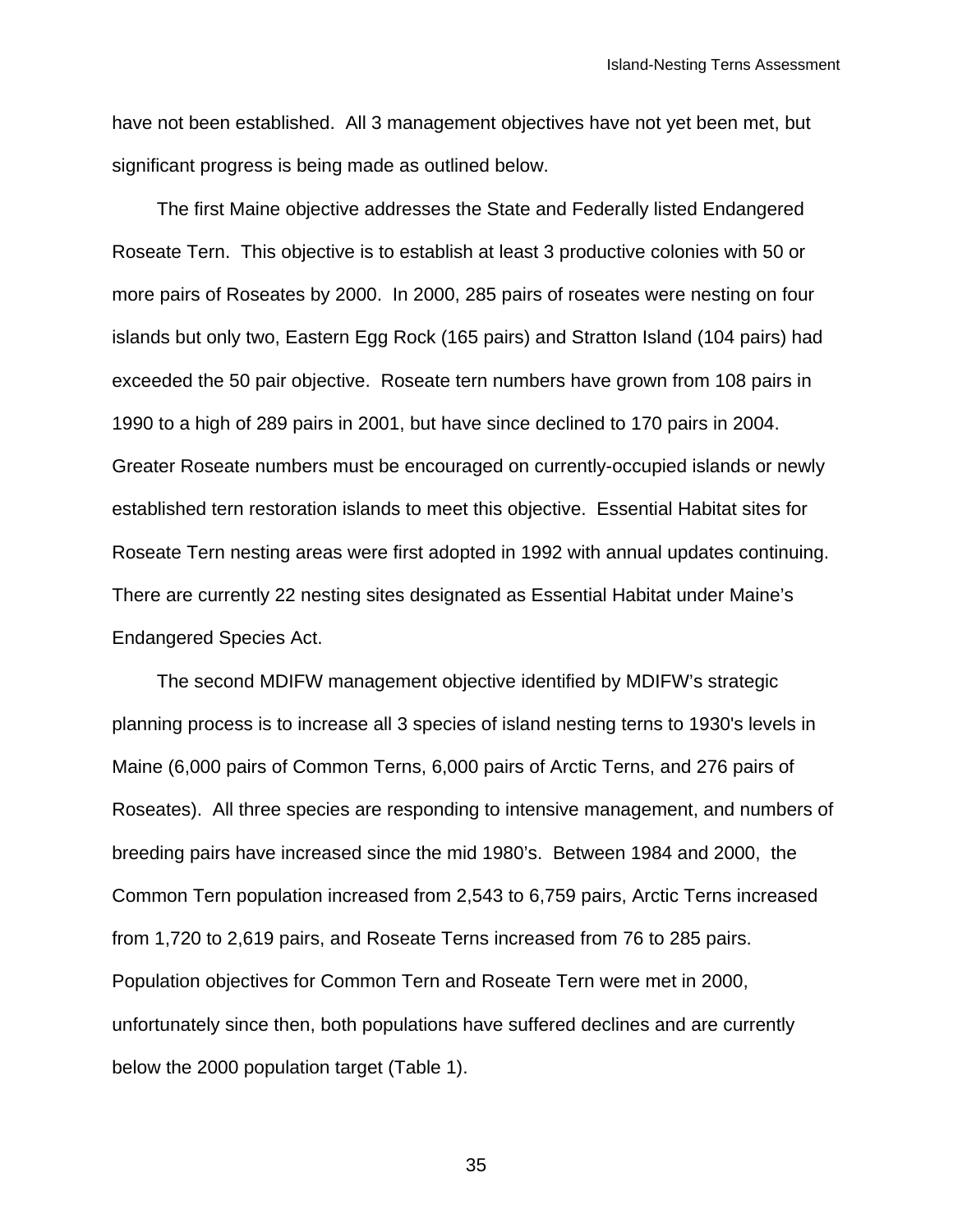The final objective is to maintain a distribution of at least one colony with at least 200 pairs in each of 7 coastal regions. Between 1984 and 2000, the number of Common Tern colonies decreased from 30 to 23; Arctic Terns decreased from 18 to 10, and Roseate colonies decreased from 8 to 4. In 2004, 84% of the Common Terns were nesting on just 6 islands, 98% of the Arctic Terns on 5 islands, and 100% of the Roseate Terns were nesting on 6 islands. These, for the most part, are activelymanaged islands. Currently, colonies exceeding 200 nesting pairs occur on 9 islands, but only 5 of the 7 coastal regions enumerated in the Management System have sites with 200 or more nesting pairs (Table 1). Efforts to establish successful tern colonies in the two remaining coastal colonies are underway.

Substantial population gains have resulted from intensive management at a few coastal islands. However, all 3 tern species now "have most of their eggs in a few baskets". At present, over 80% of Maine's island nesting terns occur on 7 intensively managed island colonies: Stratton Island, Seal Island, Metinic Island, Eastern Egg Rock, Outer Green Island, Matinicus Rock, and Petit Manan Island. Such a concentrated population is especially vulnerable to local catastrophic losses due to predation, disease, inclement weather, washovers, oil spills, or failure of food supplies. Small, unmanaged colonies in the state are generally unstable, and exhibit poor reproductive success because of interference from gulls and other predators, human disturbance, suboptimal nesting habitat, and possibly poor food supply. Nesting terns have already disappeared from much of coastal Maine. Without continued intensive management, island nesting terns are likely to decline.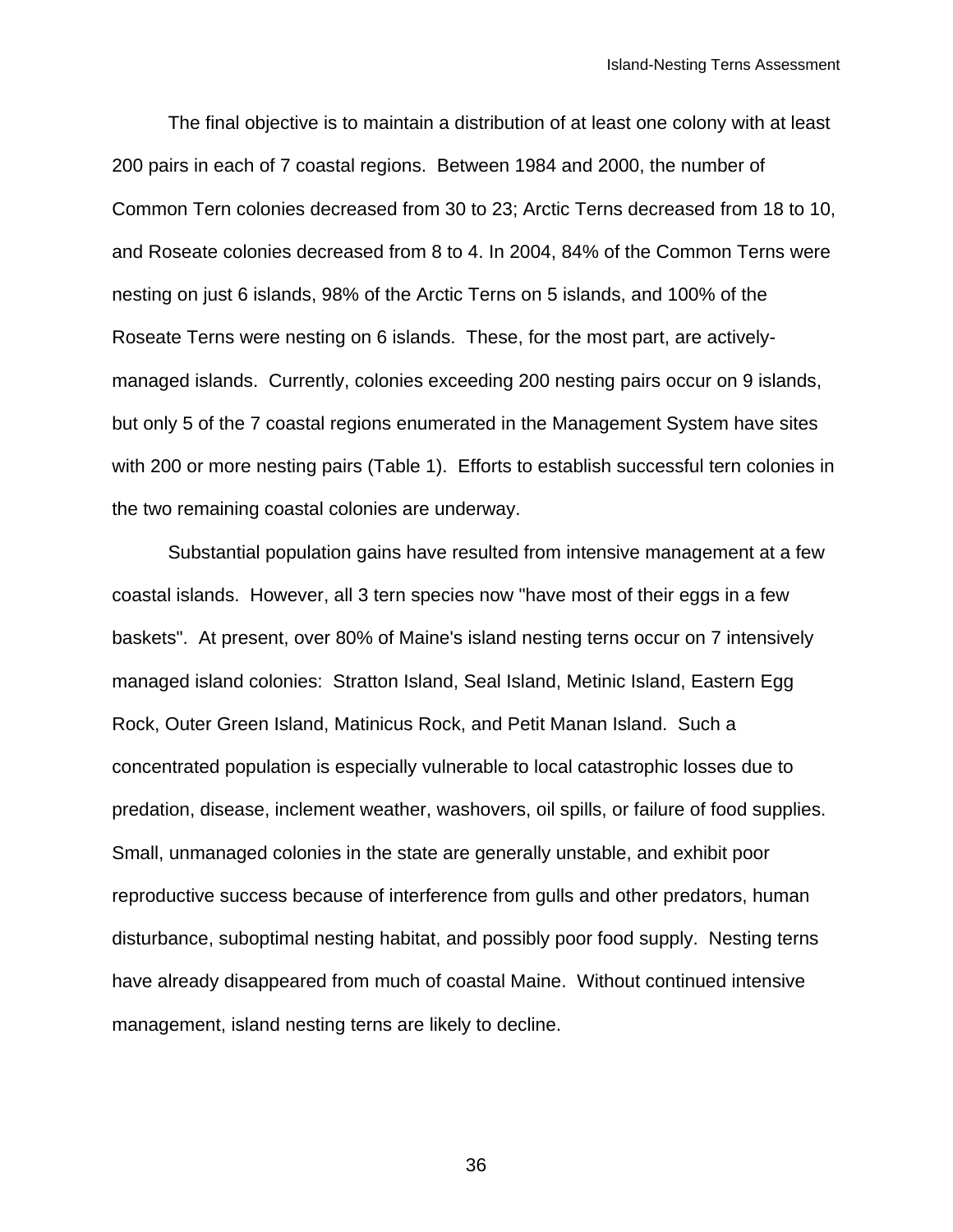### **LITERATURE CITED**

- Andrews, R., G. Atwell, B. G. Blodget, I. C. T. Nisbet, and M. Scheibel. 1989. Roseate tern recovery plan. Northeastern population. U.S. Fish and Wildlife Service, Newton Corner, MA. 86pp.
- Allen, R. B. (ed.) 2002. Minutes of the Gulf of Maine Seabird Working Group. Unpubli. Rep. Maine Department Inland Fisheries and Wildlife. 32pp.
- Blokpoel, H., R. D. Morris, and P. Trull. 1982. Winter observations of Common Terns in Trinidad, Guyana, and Suriname. Colonial Waterbirds 5:144-147.
- Burger, J. and M. Gochfeld. 1991. The Common Tern: Its Breeding Biology and Social Behavior. Columbia University Press, New York. 413pp.
- Charette, M. R., A. L.Black, C. M. Devlin, A. W. Diamond, and L.I. Minich 2004. Machias Seal Island 1995 – 2003 Progress Rep. Univ. of New Brunswick 67 pp.
- Cramp, S. (ed.) 1985. The Birds of the Western Palearctic. Vol. IV Terns to woodpeckers. Oxford University Press, Oxford. (Handbook of the birds of Europe, the middle east and North Africa).
- Coulson, J. C. and J. Horobin. 1976. The influence of age on the breeding biology and survival of the Arctic Tern *Sterna paradisaea*. J. Zool. London 178: 247-260.
- Diamond, A. W., C. S. Hall and S. W. Kress (eds). 2001. Minutes of the Gulf of Maine Seabird Working Group. Unpubl rep. National Audubon Society, Ithaca, N.Y. 40pp.
- DiCostanzo, J. 1980. Population dynamics of a Common Tern colony. J. Field Ornithol. 51: 229-243.
- Drury, W. H. 1973-74. Population changes in New England seabirds. Bird-Banding 44:267-313; 45:1-15.
- Gochfeld, M. , J. Burger and I.C.T. Nisbet. 1998. Roseate Tern (Sterna dougallii). In the Birds of North America, No. 370 (A. Poole and F. Gill, eds.). The Birds of North America Inc. Philadelphia, PA.
- Hall, C. S. 2004. Minutes from the Gulf of Maine Seabird Working Group, 18<sup>th</sup> annual summer meeting. Unpubli. rep. 36 pp.
- Hall, C. S. 1999. The diet, reproductive performance and management of Common and Arctic Terns in the Gulf of Maine. M. Sc. Thesis, University of Massachustetts, Amherst, Ma.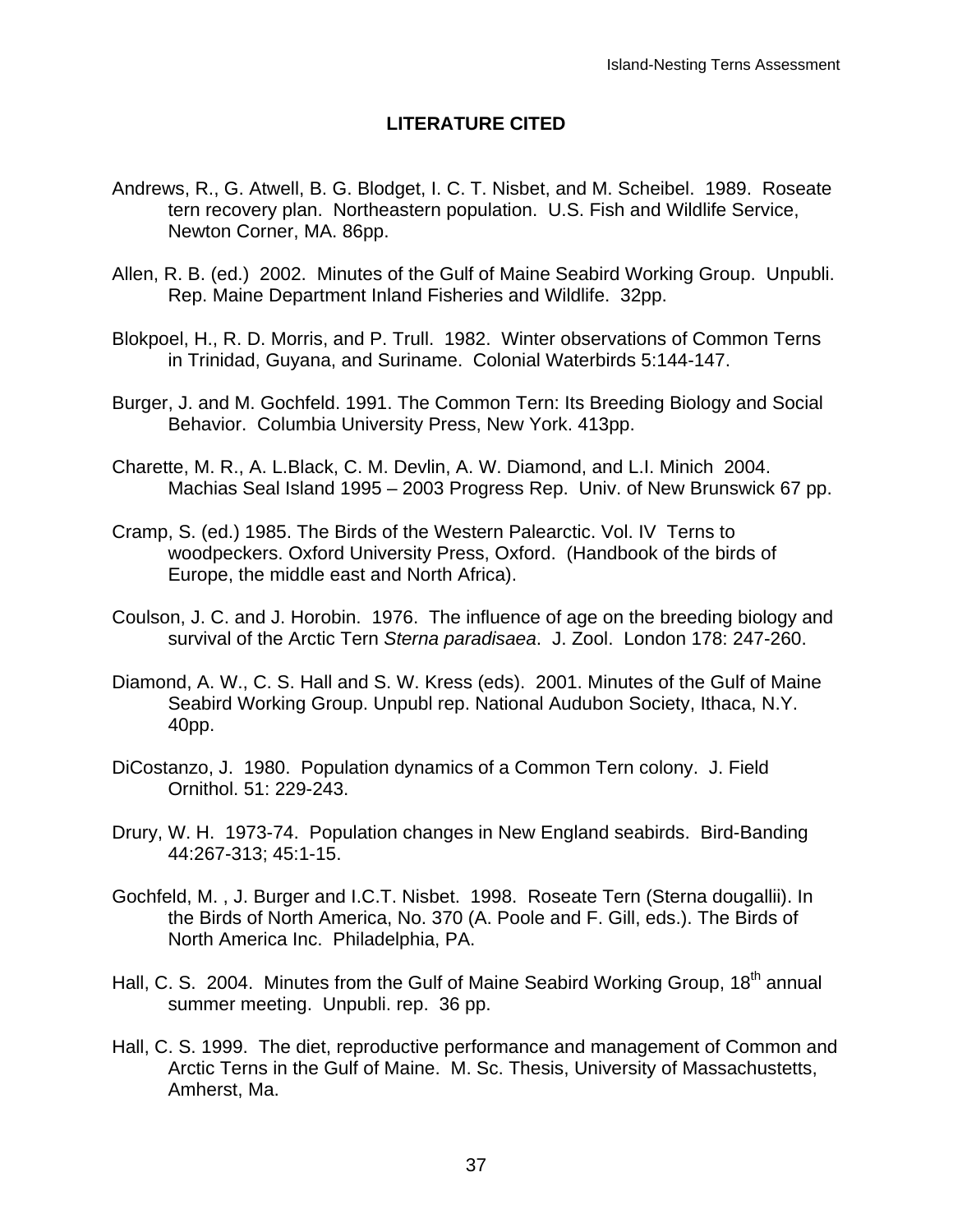Harrison, P. 1983. Seabirds. Houghton Mifflin Company, Boston. 448pp.

- Hatch, J. J. 1970. Predation and piracy by gulls at a ternery in Maine. Auk 87:244- 254.
- Hays, H. , J. DiCostanzo, G. Cormons, P. T. Z. Antas, J. L. X. do Nascimento, et al. 1997. Recoveries of Roseate and Common Terns in South America. J. Field Ornithol. 68:79-90.
- Hutchinson, A. E. 1982. Wildlife management areas. Coast of Maine. Maine Fish and Wildlife (summer). Pg. 9-14.
- Kress, S. W. and C. Scott Hall. 2002. The Tern Management Handbook. Unpubl. rep. USFWS, Migratory Bird Division. Hadley, MA. 164pp.
- Kirkham, I. R. and D. N. Nettleship. 1987. Status of the Roseate Tern in Canada. J. Field Ornithol. 58:505-515.
- Korschgen, C. E. 1979. Coastal waterbird colonies: Maine. U. S. Fish and Wildlife Service, Biological Services Program. FWS/OBS-79/09. 83pp.
- Kress, S. W. 1983. The use of decoys, sound recordings, and gull control for reestablishing a tern colony in Maine. Colonial Waterbirds 6:185-196.
- Kress, S. W. and C. Scott Hall. 2002. The Tern Management Handbook. Unpubl. rep. USFWS, Migratory Bird Division. Hadley, MA. 164pp.
- Kress, S. W., E. H. Weinstein, and I. C. T. Nisbet. 1983. The status of tern populations in northeastern United States and adjacent Canada. Colonial Waterbirds 6:84- 106.
- Kress, S. W. and E. H. Weinstein (comp.). 1987. Minutes of the Gulf of Maine Tern Working Group. Unpubl. report. 7pp.
- Kress, S. W. and R. V. Borzik. 1988. Minutes of the Gulf of Maine Tern Working Group. Unpubl. rep. 12pp.
- Kress, S. W. and R. V. Borzik. 1989. Minutes of the Gulf of Maine Tern Working Group. Unpubl. rep. 14pp.
- Lovett, S. 1984. A list of Common, Arctic, and Roseate tern nesting sites along the Maine coast. Unpubl. report. Maine Dept. Inland Fisheries and Wildlife.
- MDIFW. 2004. Wildlife Division Research and Management Report 2004. Maine Dept. Inland Fisheries and Wildlife. Unpubl. Rep.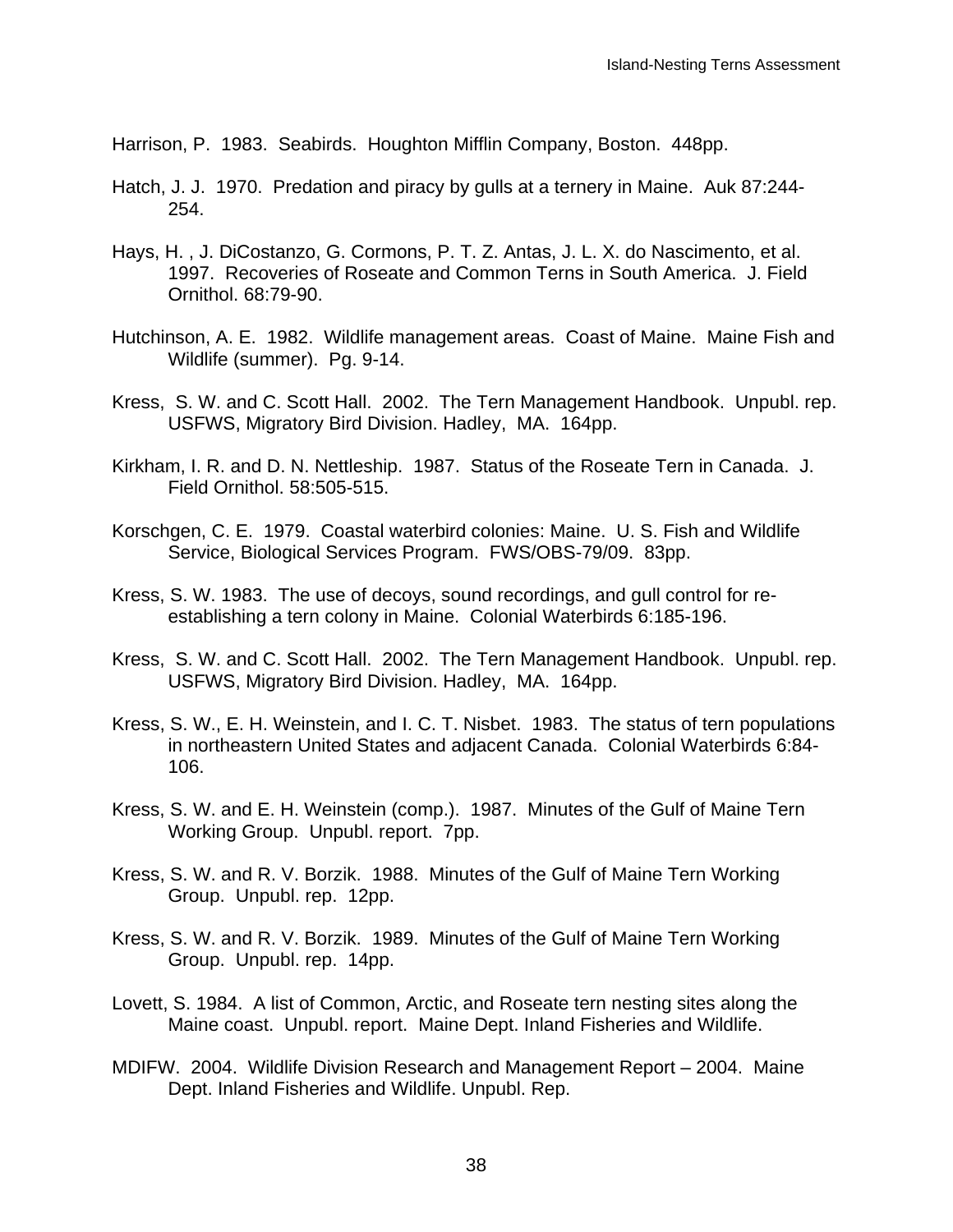- Nisbet, I. C. T. 2002. Common Tern (Sterna hirundo). In the Birds of North America, No. 618 (A. Poole and F. Gill eds.) The Birds of North America Inc., Philadelphia, PA.
- Nisbet, I. C. T. and E. Cam. 2002. Test for age-specificity in survival of the Common Tern. J. Appl. Statist. 29:65-83.
- Nisbet, I. C. T. and W. H. Drury. 1972. Measuring breeding success in Common and Roseate Terns. Bird Banding 43:97-106.
- Palmer, R. S. 1937. Notes on Maine tern colonies, 1937. Unpubl. rep. 15pp.
- Petit Manan National Wildlife Refuge. 2003. Minutes of the Gulf of Maine Seabird Working Group, 20th annual meeting. Unpubl. rep. 40 pp.
- Schauffler, R.P. 1998. An estimate of the numbers of breeding Herring and Great Black-backed Gulls on the coast of Maine and a comparison on methods used to count them. M. Sc. Thesis, Univ. of Massachusetts, Amherst. Ma 78 pp.
- Spendelow, J.A. and J.D. Nichols. 1989. Annual survival rates of breeding adult Roseate Terns. Auk 106: 367-374.
- Root, T., 1999. Atlas of wintering North American Birds an analysis of Christmas bird count data. Univ. Chicago press. 312pp.
- Trull, P. 1988. The Roseate Tern in Massachusetts. Massachusetts Wildlife 38(3):22- 31.
- USFWS. 1996. The 1996 National Survey of Hunting, Fishing, and Wildlife-Associated Recreation. USFWS.
- USFWS. 1998. Roseate Tern Recovery Plan Northeastern Population. First Update. Hadley Ma 97 pp.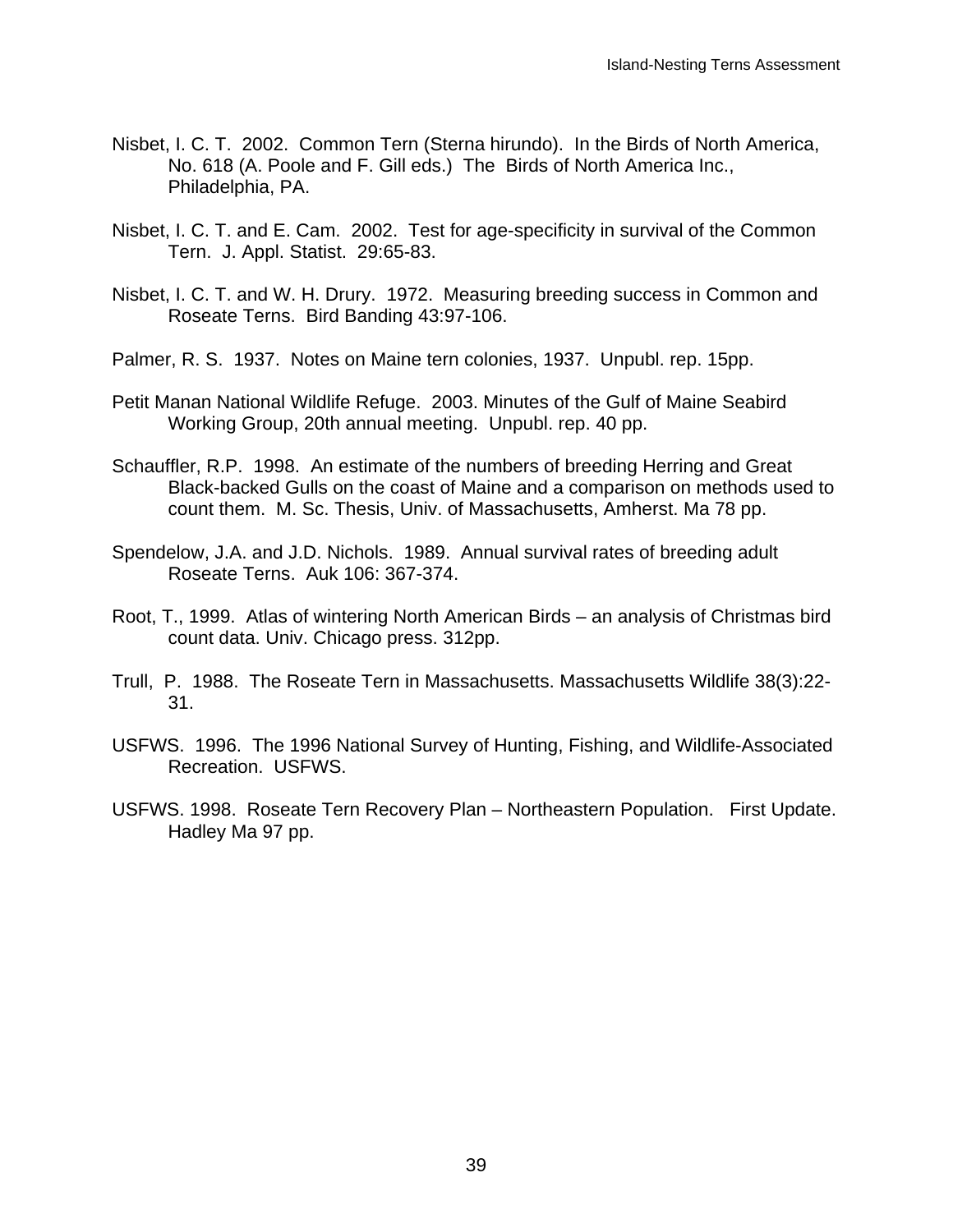## **APPENDIX 1**

## **SUMMARY OF INLAND COMMON TERN NESTING COLONIES**

| Lake                    | County         | <b>Observation</b> | Date  |
|-------------------------|----------------|--------------------|-------|
| Bog Brook               | Washington     | 2 birds            | 1990  |
| <b>Graham Lake</b>      | <b>Hancock</b> | 4 nests            | 1993  |
| <b>Mountainy Pond</b>   | Hancock        | 8 nests            | 1992  |
| <b>Big Burnt Pond</b>   | Hancock        | 1 nest             | 1993  |
| <b>Nicatous Lake</b>    | Hancock        | 2 nests obs.       | 2005  |
| South Branch            | Penobscot      | birds obs          | 1993  |
| Scraggley lake          | Penobscot      | 1 nest obs.        | 2005  |
| <b>Twin Lake</b>        | Penobscot      | 1 nest             | 2001  |
| Caucomgomic Lake        | Piscataquis    | 5 nests            | 2001  |
| <b>Shallow Lake</b>     | Piscataquis    | 100 pair           | 2001  |
| <b>Poland Lake</b>      | Piscataquis    | 25-50 pair         | 2001  |
| Allagash Lake           | Piscataquis    | 7 nests            | 1989  |
|                         |                | 100 birds obs.     | 1988  |
|                         |                | 4 birds obs        | 1994  |
|                         |                | 6 nests            | 2003  |
| <b>Chamberlain Lake</b> | Piscataquis    | 19 nests           | 1989  |
|                         |                | 8 nests            | 1994  |
|                         |                | 4 nests            | 2003  |
| <b>Chesuncook Lake</b>  | Piscataquis    | 11 nests           | 1986  |
|                         |                | 2 nests            | 1989  |
|                         |                | 11 nests           | 2003  |
| Ragged Lake             | Piscataquis    | 10 birds obs.      | 1996  |
| Lobster Lake            | Piscataquis    | 5 nests            | 1989  |
|                         |                | 2 nests, 12 adults | 1994  |
|                         |                | 8 nests            | 2003  |
| <b>Moosehead Lake</b>   | Piscataquis    | birds obs.         | 1990  |
| Schoodic Lake           | Piscataquis    | 4 adults obs.      | 1985  |
| Seboies Lake            | Piscataquis    | $10-15$ pairs      | 1992  |
| Eagle Lake              | Piscataquis    | 2 nests            | 1980s |
| <b>East Grand Lake</b>  | Aroostook      | colony reported    | 1993  |
|                         |                | 15 adults          | 1994  |
| Portage Lake            | Aroostook      | 2 birds obs        | 1989  |
|                         |                | 20 birds obs       | 1993  |
| Long Lake               | Aroostook      | 40 birds obs       | 1993  |
|                         |                | 20 pairs           | 1996  |